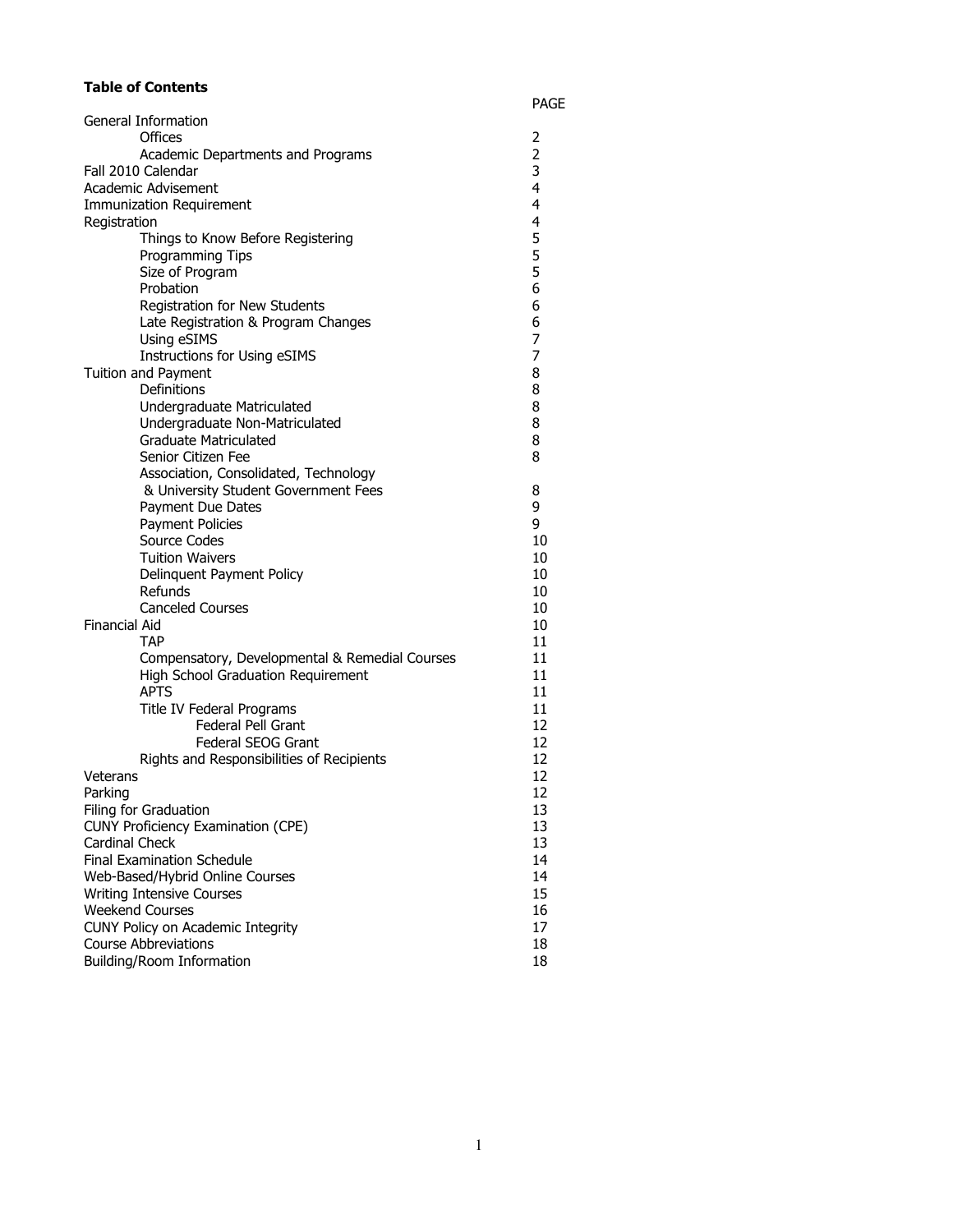# FOR GENERAL INFORMATION CALL (718) 262-2000

| <b>OFFICE</b>                                    | <b>TELEPHONE</b> | <b>BUILDING/ROOM</b> |
|--------------------------------------------------|------------------|----------------------|
| Academic Advisement Center                       | 262-2280         | AC-2C01              |
| Admissions                                       | 262-2165         | AC-1B07              |
| <b>Bookstore</b>                                 | 262-2882         | AC-1G01              |
| Bursar                                           | 262-2186         | AC-1H01              |
| <b>Business Office</b>                           | 262-2105         | AC-1H12              |
| <b>Career Services</b>                           | 262-2282         | AC-3E03              |
| Committee on Academic Standards                  | 262-2770         | $AC-2CO1$            |
| Counseling Center                                | 262-2272         | AC-1G02              |
| <b>CUNY Language Immersion Program</b>           | 262-3766         | $SC-114$             |
| <b>Health Services</b>                           | 262-2050         | AC-1F01              |
| International Student Office                     | 262-2068         | AC-1H06              |
| Library                                          | 262-2023         | AC-3G02              |
| Programs/Services for Students with Disabilities | 262-2159         | AC-1G03              |
| Public Safety & Security                         | 262-2222         | AC-1M02              |
| Registrar                                        | 262-2147         | AC-1H06              |
| <b>SEEK Learning Center</b>                      | 262-2300         | AC-1C08              |
| <b>Student Activities</b>                        | 262-2285         | AC-1E01              |
| <b>Student Development</b>                       | 262-2152         | AC-2F01              |
| <b>Student Financial Services</b>                | 262-2230         | AC-1M08              |
| <b>Student Support Services</b>                  | 262-2423         | AC-3E03              |
| <b>Testing Center</b>                            | 262-2012         | AC-1G05              |

| <b>ACADEMIC DEPARTMENTS</b><br><b>AND PROGRAMS</b> | <b>TELEPHONE</b> | <b>BUILDING/</b><br><b>ROOM</b> | <b>CHAIRPERSON/</b><br><b>COORDINATOR</b> |
|----------------------------------------------------|------------------|---------------------------------|-------------------------------------------|
| Accounting and Finance                             | 262-2501         | AC-2B06                         | Prof. Mary-Jo Kranacher                   |
| Business, Economics & Marketing                    | 262-2500         | AC-2B06                         | Dr. Paul Althaus                          |
| <b>Behavioral Sciences</b>                         | 262-2680         | $AC-4D06$                       | Dr. Donna Chirico                         |
| Biology                                            | 262-2700         | AC-4E03                         | Dr. Gerard McNeil                         |
| Chemistry                                          | 262-2653         | $AC-3F01$                       | Dr. Lawrence Johnson                      |
| <b>Cultural Diversity Center</b>                   | 262-2630         | AC-3D06                         | Prof. Janice Cline                        |
| Earth and Physical Sciences                        | 262-2654         | AC-2F09                         | Dr. Stanley Schleifer                     |
| <b>Educational Technology</b>                      | 262-2750         | $AC-4G01$                       | Prof. Michael Smith                       |
| English                                            | 262-2470         | $AC-2A16$                       | Dr. Valerie Anderson                      |
| Fine & Performing Arts                             | 262-2400         | AC-1A12                         | Prof. Kenneth Adams                       |
| Foreign Languages                                  | 262-2430         | AC-3C08                         | Dr. Margaret Ballantyne                   |
| Gerontology, Health & Physical Education           | 262-5100         | HP-201                          | Dr. David Ajuluchukwu                     |
| <b>Health Professions</b>                          | 262-2720         | $SC-112$                        | Dr. Robert Brugna                         |
| History & Philosophy                               | 262-2635         | $AC-3D08$                       | Dr. Laura Fishman                         |
| Mathematics & Computer Studies                     | 262-2535         | AC-2C07                         | Dr. Lou D'Alotto                          |
| Nursing                                            | 262-2054         | $SC-110$                        |                                           |
| Occupational Therapy                               | 262-2720         | AC-1E12                         | Dr. Andrea Krauss                         |
| Social Sciences                                    | 262-2605         | $AC-3A11$                       | Dr. Gila Acker                            |
| <b>Teacher Education</b>                           | 262-2450         | AC-1D12                         | Dr. Coleen Clay                           |
| <b>Writing Program</b>                             | 262-2128         | $AC-1CO1$                       |                                           |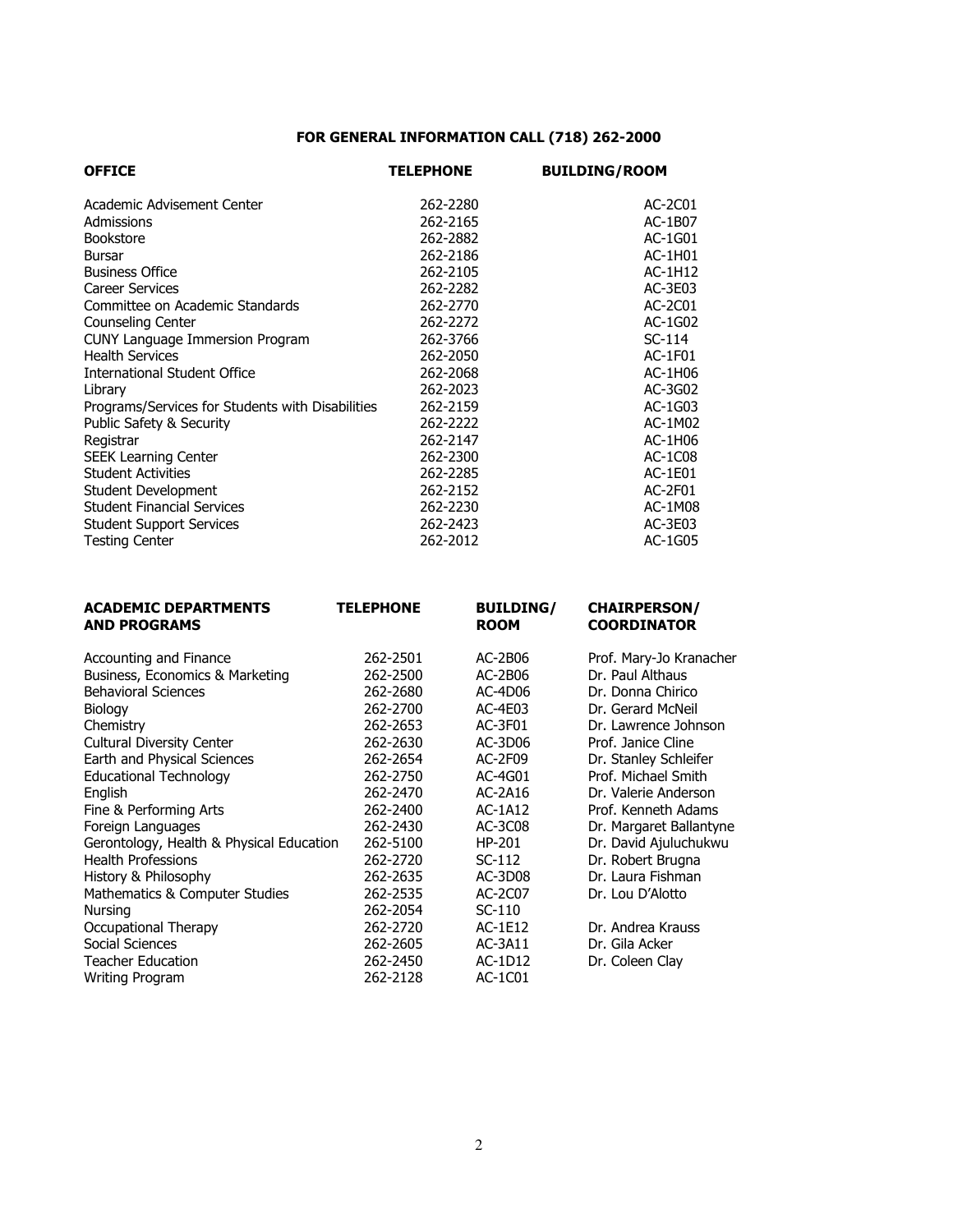# YORK COLLEGE ACADEMIC CALENDAR

#### Fall 2010

| Monday-Wednesday         | August 16-18          | Freshman Orientation.                                             |
|--------------------------|-----------------------|-------------------------------------------------------------------|
| Thursday-Friday          | August 19-20          | Registration.                                                     |
| Monday-Wednesday         | August 23-25          | Registration.                                                     |
| Wednesday                | August 25             | Last day for non-matriculated students to apply for matriculation |
|                          |                       | for the Fall 2010 semester.                                       |
|                          |                       | Last day to drop courses for 100% tuition refund.                 |
| Thursday                 | August 26             | First day of classes.                                             |
| Thurs.- Fri., Mon.-Tues. | Aug.26-27, 30-31      | *Late Registration and Program Changes.                           |
| Wednesday                | September 1           | *Last day to drop courses for 75% tuition refund.                 |
| Sunday                   | September 5           | No classes scheduled                                              |
| Monday                   | September 6           | Labor Day - College is closed.                                    |
| Wednesday                | September 8           | No classes scheduled for classes that end after 4:00PM.           |
|                          |                       | *Last day to drop courses for 50% tuition refund.                 |
|                          |                       | Last day to add course(s) or switch sections of the same course   |
|                          |                       | with approval from Academic Department Chairperson.               |
| Thursday-Friday          | September 9-10        | No classes scheduled.                                             |
| Saturday                 | September 11          | Third York Fest                                                   |
|                          |                       | Saturday office hours for selected areas of Student Support       |
|                          |                       | Services.                                                         |
| Tuesday                  | September 14          | Classes will follow a Friday schedule.                            |
| Wednesday                | September 15          | *Last day to drop courses for 25% tuition refund.                 |
|                          |                       | *Last day to withdraw from a course(s) WITHOUT a "W" grade.       |
|                          |                       | Last day to file for May 2011 Graduation.                         |
| Thursday                 | September 16          | <b>Fall 2010 Convocation.</b>                                     |
|                          |                       | *Course withdrawal period begins. (Grades of "W" are              |
|                          |                       | assigned to students who officially drop courses.)                |
| Friday - Saturday        | September 17-18       | No classes scheduled.                                             |
| Saturday                 | October 9             | Saturday office hours for selected areas of Student Support       |
|                          |                       | Services.                                                         |
| Monday                   | October 11            | Columbus Day - College is closed.                                 |
| Thursday-Monday          | October 21-November 1 | Midterm Assessment Period.                                        |
| Wednesday                | November 3            | No classes scheduled for classes that end at or before 4:00PM.    |
| Saturday                 | November 13           | Saturday office hours for selected areas of Student Support       |
|                          |                       | Services.                                                         |
| Wednesday                | November 17           | *Last day to withdraw from a course(s) WITH a "W" grade.          |
|                          |                       | Last day to elect a Pass/Fail Option.                             |
|                          |                       | Last day for "INC" grade changes for Spring 2010 and              |
|                          |                       | Summer 2010 to be received by the Office of the Registrar.        |
| Thursday - Sunday        | November $25 - 28$    | Thanksgiving Recess - College is closed.                          |
| Monday                   | November 29           | Winter 2011 and Spring 2011 registration begins.                  |
| Monday                   | December 13           | Last day of classes.                                              |
|                          |                       | Last day to rescind a Pass/Fail Option.                           |
| Tuesday                  | December 14           | Reading Day.                                                      |
| Wednesday-Tuesday        | December $15 - 21$    | <b>Final Examinations.</b>                                        |
| Tuesday                  | December 21           | End of Fall term.                                                 |
| Friday, Saturday         | December 24, 25       | College is closed.                                                |
| Friday                   | December 31           | College is closed.                                                |
| Saturday                 | January 1             | College is closed.                                                |
| Monday                   | January 3             | Last day for all grades, transcripts and documents for February   |
|                          |                       | 2011 Graduation to be received at the Office of the Registrar.    |

## \*Students may still be liable for tuition.

# COLLEGE FACILITIES - HOURS OF OPERATION

College facilities have designated hours of operation for reasons of security and fire safety as well as to control costs of light, heat, ventilation, air conditioning and cleaning. College policy is for facilities to be closed after the end of official programs, i.e., classes, library and special events.

See York College Bulletin for specific hours of operation.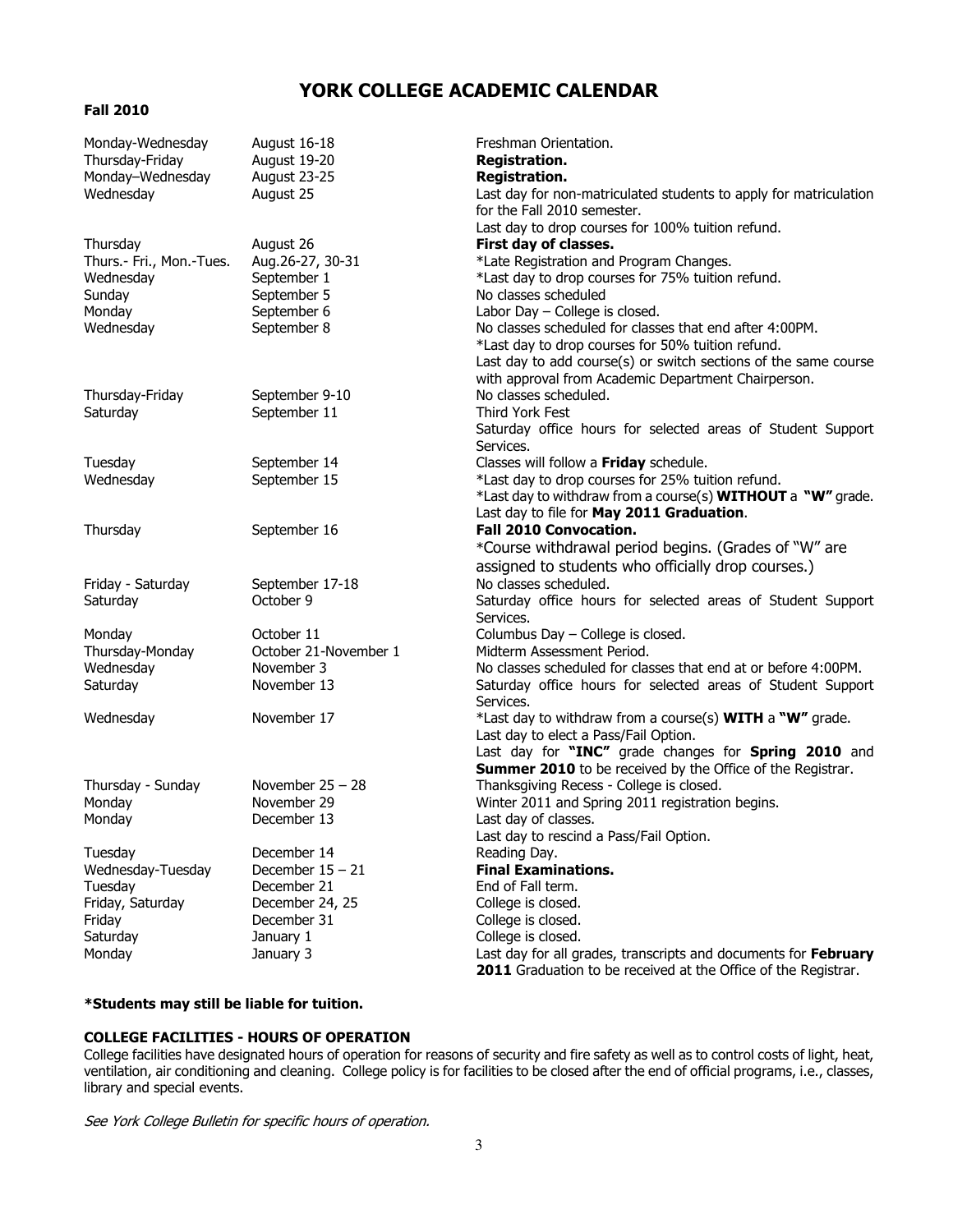## ACADEMIC ADVISEMENT

All students must seek advisement for the Fall 2010 semester. Faculty advisors are available to meet with students to discuss the courses necessary to earn a degree.

All freshmen  $(0 - 27.5 \text{ credits})$ , except for SEEK freshmen, **must** be advised by the Counseling Center located in room AC-1G02. Freshmen must contact the Counseling Center at (718) 262-2272 or counseling@york.cuny.edu for an appointment. All SEEK freshmen must be advised by a counselor in the SEEK Office located in room AC-1C08. SEEK students must contact a SEEK counselor at (718) 262-2300 for an appointment.

All entering transfer students, except SEEK and York Scholars, must be advised prior to registering at the Academic Advisement Center, in room AC-2C01. To schedule an appointment call (718) 262-2280 or email advisement@york.cuny.edu.

Sophomores, Juniors and Seniors (28 credits and above) must contact their faculty advisor in their major department directly or call the department secretary to arrange for an appointment.

Students who have "Undecided" or "Undeclared" as a major or are non-degree should seek advisement from the Academic Advisement Center located in room AC-2C01. These students should contact the Academic Advisement Center at (718) 262-2280 or advisement@york.cuny.edu for an appointment.

ESL students must seek advisement from the ESL/CLIP Program Director in the CUNY Language Immersion Program located in room SC-114. ESL students should contact Prof. Hamid Kherief at (718) 262-3766 for an appointment.

## IMMUNIZATION REQUIREMENT

In compliance with New York State Public Health Law 2165, it is the policy of CUNY that all students born *after* December 31, 1956 are required to submit proof of two immunizations for measles and proof of immunization for mumps and rubella to be in attendance at the University.

Following is the procedure for enforcement of the University policy at York College:

- 1. In order to begin the process of registration, students must be in partial compliance; that is, students must provide proof of at least the first measles, mumps and rubella vaccinations, and must have a doctor's appointment for the second measles vaccination. A signed response form for meningitis must be submitted. In an effort to secure a baseline health status for each incoming student, a physical examination is requested. Physical examinations are important for the student's well being and should be submitted to the Health Services Center annually.
- 2. Students in partial compliance will be issued a policy statement at the time of registration informing them that their attendance and academic record can be affected. Financial Aid eligibility or tuition for that semester can be lost if the student fails to comply.
- 3. The proof of the second measles vaccination must be submitted no later than 30 days after the first day of classes. Students who fail to comply will be notified by mail under the direction of the Vice President for Enrollment Management/Student Development that they have been excluded from classes and may not return to class until they are in compliance.
- 4. A grade designation of WA (Administrative Withdrawal) will be assigned to students who have been excluded from classes because of non-compliance with the requirements described above. Students not in compliance with the requirement by the end of the semester will receive WA grades.
- 5. The Provost will notify faculty of those students who are not in compliance with PHL 2165, and who must therefore be excluded from attending classes. Individual instructors have no control over WA grade assignment.
- 6. Students seeking to reverse WA grades prior to one week before the end of the semester may do so by: (a) providing to the College Nurse proof of immunization as required, and (b) obtaining written approval from each instructor in whose class the student is enrolled. It will be the faculty member's prerogative and responsibility to determine whether the student being considered for reversal of a WA grade can reasonably complete the requirements of the course.
- 7. No WA grade can be reversed beyond the above stipulated deadline. If students satisfy the immunization requirement at any time after the last day of the semester, the WA grades remain on the transcript.
- 8. If students provide satisfactory evidence of immunization after the above period, and before the next semester during which the student wishes to enroll, the student will be permitted to register. Any and all WA grades assigned to the student's transcript will remain on the transcript.
- 9. The student, or parent if the student is under 18 years of age, must sign a response form for meningitis indicating "Refusal to take vaccine" or "Vaccinated for meningitis." Documentation must be submitted on doctor's letterhead or immunization card is required as proof of vaccination.

#### REGISTRATION

All students must register by using **eSIMS** on the CUNY portal at www.cuny.edu. On the CUNY portal, enter your user name and password then click on the **eSIMS** icon. First-time users will need to register for a portal account. Go to www.cuny.edu and click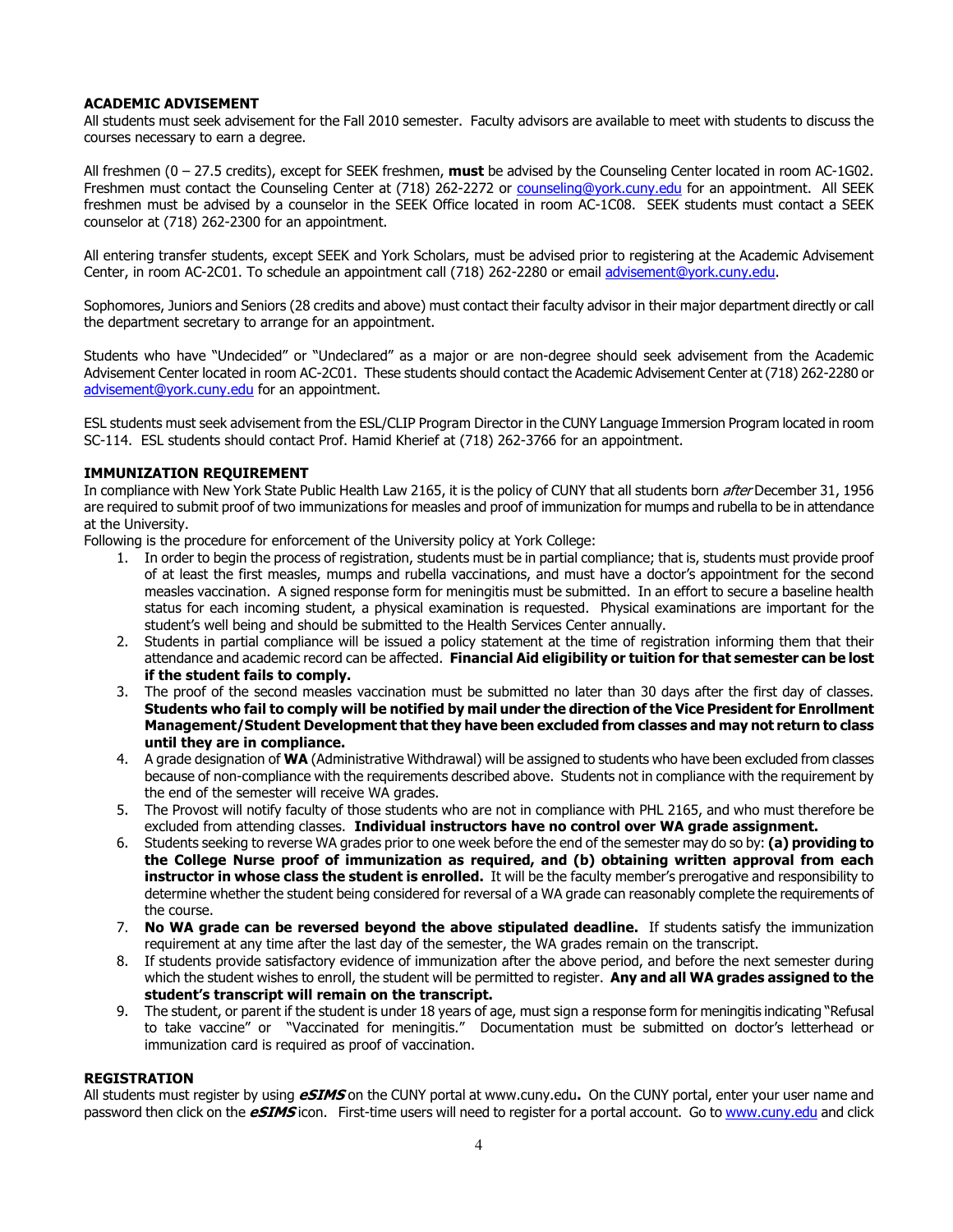on 'Register Now!'. Follow the easy instructions for creating an account. Any student who needs additional assistance should go to the Student Helpdesk located in room AC-2E03.

Students are assigned specific times to register. You cannot register before your assigned time. However, you may register at any subsequent time using eSIMS through August 25, 2010 at 6:30 P.M. without incurring a late fee as long as tuition and fees are received by the Bursar's Office by 6:30 P.M. on August 25, 2010. Students must pay their initial registration bills by the due date on the bills or their classes will be de-registered. Registrations will be processed automatically for students with a zero dollar balance on their bills and no financial stops appearing on their records. Registrations will not be de-registered for outstanding tuition and fees due to a change of program. (The bill will indicate 'COP' beneath the balance due.) Students who register during the late registration period will incur an additional \$25 late fee.

A student's initial registration bill must be paid and/or processed by the due date on the bill or the classes will be de-registered. Once the student's initial registration bill is processed, classes will not be de-registered for an outstanding balance. Students are encouraged to check eSIMS regarding the balance on their bills. If a student plans on not attending the college after the bill is processed, he/she must drop the courses or a tuition liability will incur. If the bill indicates 'COP' beneath the balance due, classes will not be de-registered for non-payment.

Students may pick up a copy of their bill at any time at one of the following locations:

- Registration Area, located near the Atrium on the second floor of the Academic Core (available during registration only)
- Office of the Bursar, room AC-1H01
- Office of the Registrar, room AC-1H06
- By accessing the bill information on eSIMS

## THINGS TO KNOW BEFORE REGISTERING

| 1.<br>2. | Students must make an appointment to see a faculty advisor prior to registering.<br>Students should prepare a list of courses and course codes prior to registering.                                                |
|----------|---------------------------------------------------------------------------------------------------------------------------------------------------------------------------------------------------------------------|
| 3.       | Bills will be mailed to students who register on or before December 18, 2009. As of December 19, 2009,                                                                                                              |
|          | any student who registers must pick up a bill at any one of the following locations: the Registration Area                                                                                                          |
|          | (located near the Atrium on second floor of the Academic Core; available only during registration), the<br>Office of the Bursar (AC-1H01), the Office of the Registrar (AC-1H06) or the Office of Student Financial |
|          | Services (AC-1M08) during their office hours only. The bill lists courses requested, tuition due and                                                                                                                |
|          | <b>payment due date</b> . The student should check carefully for the following:                                                                                                                                     |
|          | <b>ALL</b> the courses and sections he/she requested are listed.                                                                                                                                                    |
|          | There are no travel difficulties or time conflicts.                                                                                                                                                                 |
|          | The checking of the above items is the student's responsibility. If there are any errors the                                                                                                                        |
|          | student may have to pay \$18.00 for a Program Change.                                                                                                                                                               |
| 4.       | If the student's financial aid does not appear on the bill, the student should take the bill to the Office of                                                                                                       |
|          | Student Financial Services in room AC-1M08.                                                                                                                                                                         |
| 5.       | All students must present their registration bills to the Bursar's Office in room AC-1H01. Students whose                                                                                                           |
|          | bills have a zero dollar balance will be processed automatically providing no financial stops have been<br>placed on their records.                                                                                 |
| 6.       | After the bill is paid, the student should proceed to ID validation.                                                                                                                                                |

## The first day of classes for Fall 2010 is Thursday, August 26, 2010.

## PROGRAMMING TIPS

Generally conflicts can be avoided by not registering for more than one course with the same section letter. However, sometimes two courses containing the same section letter do not conflict. Evening and weekend sections begin with S, T, V, W, X, Y and Z. Check your program with extreme care, especially if you register for courses that do not use the complete three-hour program.

Program Planning Forms will be available at early registration and registration for working out your program. If you discover a conflict in your program you may make a program change on eSIMS until August 25, 2010 at 6:30 P.M. without being charged a program change fee. Changes made on or after August 26, 2010 will incur a \$18.00 program change fee for students who make a program change and have paid their tuition or a \$25.00 late fee for students who are registering/re-registering and paying their initial tuition.

#### SIZE OF PROGRAM

Generally, a full-time student is enrolled for 15 credits. The maximum number of credits for which a student may register without seeking approval from the Committee on Academic Standards is 18.

A student who wishes to register for more than 18 credits must secure written permission in advance of registration from the chairperson of the Committee on Academic Standards in room AC-2C01.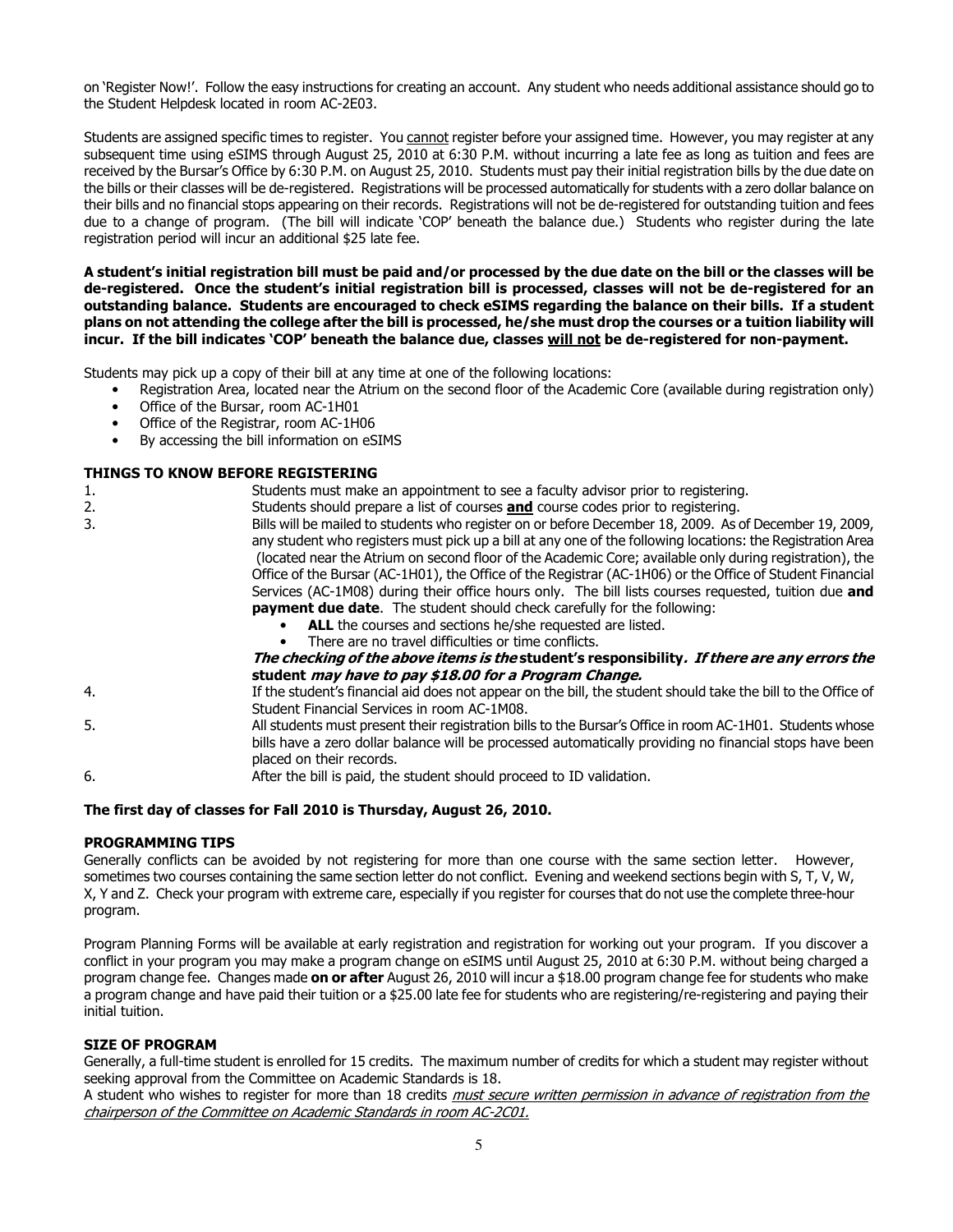Students who register for more than 18 credits will be subject to the following fees in addition to full-time tuition:

| Credits in excess of 18 | Fee   |
|-------------------------|-------|
| 18.5 - 20 credits       | \$100 |
| 20.5 - 22 credits       | \$230 |
| 22.5 - 24 credits       | \$460 |
| More than 24 credits    | \$690 |

#### PROBATION

Students on probation may register for a maximum of 12 credits unless otherwise stipulated by the Committee on Academic Standards. Students must consult with a counselor in the Counseling Center in room AC-1G02 prior to registering for the Fall 2010 semester. In addition, SEEK students must also consult with their SEEK counselor in the SEEK Learning Center in room AC-1C08 prior to registering for the semester. Students who fail to achieve the minimum 2.00 index (or any other index required by the academic review process) for the Spring 2010 semester will be de-registered from all courses for the Fall 2010 semester and will be dismissed from the college for academic reasons.

#### REGISTRATION FOR NEW STUDENTS

Any student interested in attending York must be admitted to the college prior to registering. Admission to the college may close without notice at any time. The Admissions Office is located in room AC-1B07 and the telephone number is (718) 262-2165.

All new freshmen must be advised by the Counseling Center, room AC-1G02. The telephone number is (718) 262-2272.

All new SEEK freshmen must be advised by a SEEK counselor in the SEEK Learning Center in room AC-1C08. The telephone number is (718) 262-2300.

All entering transfer students, except SEEK and York Scholars, must be advised prior to registering at the Academic Advisement Center, in room AC-2C01. To schedule an appointment call (718) 262-2280 or email advisement@york.cuny.edu.

All other students are strongly encouraged to see a faculty advisor prior to registration. Faculty advisors will be available in the Atrium on August  $19^{th}$ ,  $20^{th}$ ,  $23^{rd}$ ,  $24^{th}$  and  $25^{th}$  according to the following schedule:

| Thursday                 | August 19    | $9:30$ A.M. $-6:30$ P.M. |
|--------------------------|--------------|--------------------------|
| Fridav                   | August 20    | 9:30 A.M. - 12:00 P.M.   |
| Monday through Wednesday | August 23-25 | $9:30$ A.M. $-6:30$ P.M. |

## LATE REGISTRATION & PROGRAM CHANGES

Late registration begins on August 26, 2010 and ends on August 31, 2010. Students who register during late registration must pay their bills by 6:30 P.M. on August 31,2010. Failure to pay the initial registration bill by that time will result in the automatic deregistration of the student's courses. Students will be required to pay a late registration fee of \$25.00. Registrations will not be de-registered for outstanding tuition and fees due to a change of program. (The bill will indicate 'COP' beneath the balance due.) Students may register for classes only through the late registration period (6:30 P.M. on August 31, 2010). Students are not permitted to attend classes if they have not satisfied their tuition and fees by the first day classes.

During the first week of classes, August 26<sup>th</sup> through August  $31^{st}$ , a registered paid student may make a change of program. (That is adding courses, dropping courses, changing from one section to another of the same course, or changing from one course to another.) The change of program fee is \$18.00. THIS FEE CANNOT BE WAIVED. There is no additional fee to drop a course(s) although the student will be liable for tuition. (See the heading 'REFUNDS') eSIMS will not allow a student to drop a course, add a course or change sections of the same course after 6:30 P.M. on August 31 3, 2010. Students in the SEEK program may **not** make a program change without the approval of a SEEK counselor.

During the time period of September 1<sup>st</sup> through September  $8<sup>th</sup>$ , a student may drop or add (with the Academic Department's permission) a course or courses by completing an application in the Office of the Registrar in room AC-1H06 during office hours. eSIMS will not be available during this time period. All approvals to add a course must be approved by the Academic Chairperson of the discipline and entered on SIMS. During the time period of September  $9^{th}$  through September  $15^{th}$ , a student may only drop a course or courses by completing an application in the Office of the Registrar in room AC-1H06 during office hours. No other program changes will be permitted. Courses dropped during the first three weeks of the semester will not appear on the student's transcript. The student will be liable for tuition and fees after processing these changes. Students who drop all classes in the first three weeks of classes will not receive financial aid.

#### Students are strongly advised to obtain a copy of their bill after every transaction at one of the following locations:

- Registration Area, located near the Atrium on the second floor of the Academic Core (available during registration only)
- Office of the Bursar, room AC-1H01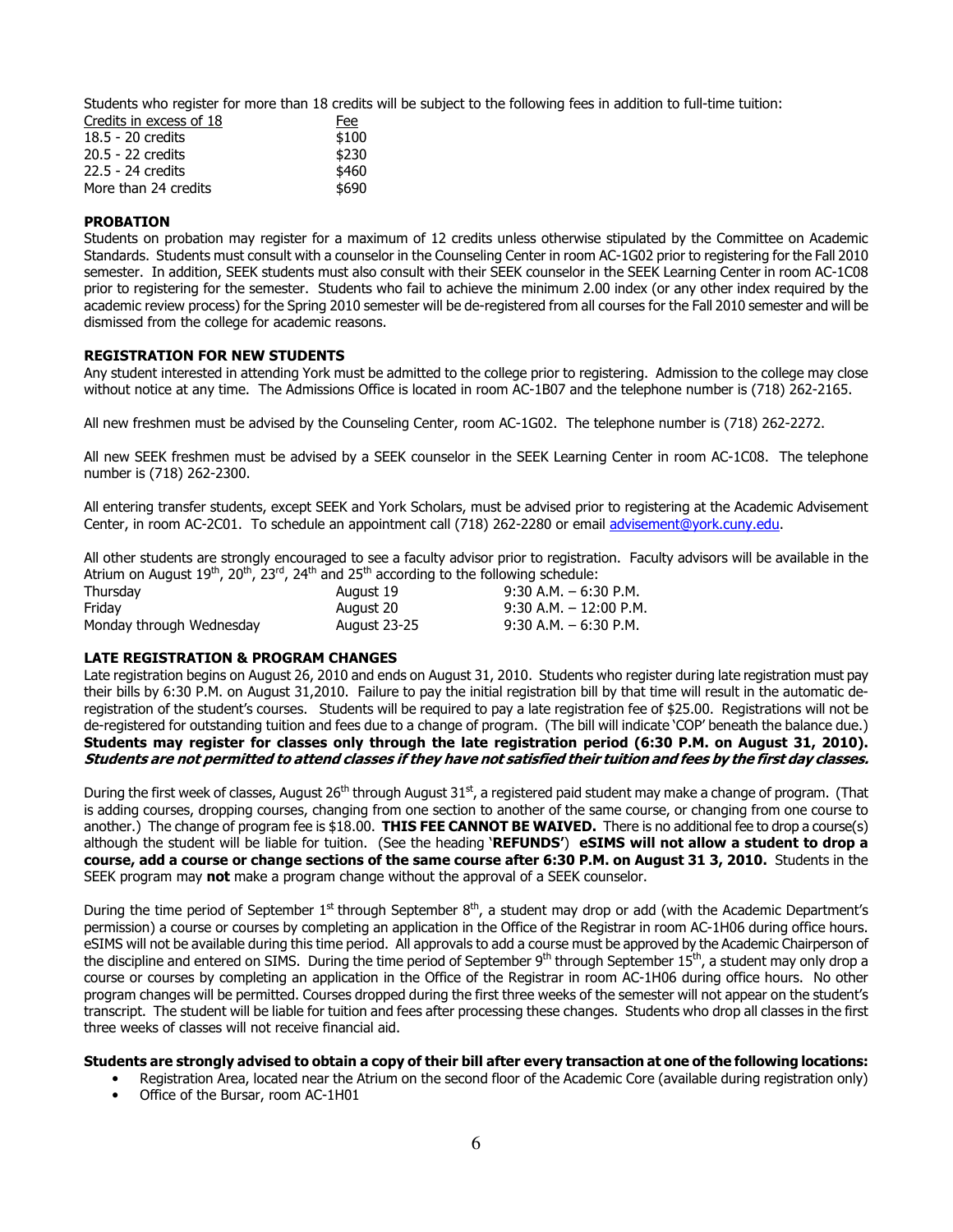- Office of the Registrar, room AC-1H06
- or by accessing the bill information on eSIMS

Students who have paid the part-time York College Association fee, Consolidated fee and Technology fee and add course(s) to become full-time will be required to pay the full-time York College Association fee, Technology fee and additional tuition.

Students who have paid the full tuition fee for any dropped course(s) may get a partial refund in accordance with the refund policy. (See York College Academic Calendar and Refund Schedule.)

## USING eSIMS

From April 19, 2010 until August 31, 2010, the registration system will be available Mondays through Sundays beginning 6:00 A.M. On Tuesday, August 31st, the registration system will no longer be available after 6:30 P.M. for any transaction. Students wishing to register after this time must come to the Office of the Registrar during office hours. Although the registration system will be available during evening hours and on the weekends, the college offices will only be open during their regular office hours.

Students may register for courses on eSIMS if the courses are open, if they do not need special permission, and if the student has satisfied all pre/co-requisites for the courses.

Students may view or print an unofficial copy of their bill using eSIMS at any time. Students registering between April 19, 2010 and July 5, 2010 will be mailed a bill from the Office of the Bursar. Students registering between July 6, 2010 and August 31, 2010 must pick up a bill at one of the following locations:

- Registration Area, located near the Atrium on the second floor of the Academic Core (available during registration only)
- Office of the Bursar, room AC-1H01
- Office of the Registrar, room AC-1H06
- or by accessing the bill information on eSIMS

The Office of the Bursar must receive all initial registration payments by the due date printed on the bill or the classes will be de-registered. Once the student's initial registration bill is processed, classes will not be deregistered for an outstanding balance. If the bill indicates 'COP' beneath the balance due, classes will not be deregistered. Students whose bills have a zero dollar balance due to any type of financial award will be processed automatically providing no financial stops have been placed on their records at the time of processing.

eSIMS will only be available for registration purposes through August 31, 2010 except where noted. After August  $31<sup>st</sup>$ , students must come to the Office of the Registrar in Room AC-1H06 for all transactions.

#### INSTRUCTIONS FOR USING eSIMS

To register follow these simple Step by Step Instructions:

- Step 1: Go to the CUNY portal at **www.cuny.edu** and select eSIMS.
- Step 2: The York College eSIMS homepage will open, welcoming you to York College eSIMS. If you have active stops, a **STOP NOTICE** will open and you may not be able to continue with registration. To view your stops, select **yiew** stops details.
- Step 3: If no stops exist, you will be able to continue and select Registration then Fall 2010.
- Step 4: To ADD classes, enter the 4-digit course code for each class in the numbered boxes and then select Add. If the added courses were available, you will receive a message that displays your registered courses. If any course you tried to add is unavailable, you will receive a message that displays the problem(s) with the course.
- Step 5: To REPLACE a course that was previously added with another course (or different section of the same course), select REPLACE after the course you wish to replace. Enter the new 4-digit course code in the REPLACE WITH box. Review your selection and then click on **REPLACE** (if correct) or **CANCEL** (if the change should not be completed). If the class is available, your course listing will reflect the change.
- Step 6: To DROP a course, select DROP after the course you wish to drop. Choose the DROP option only if you do not choose to replace it with another course. If the class has been dropped, your course listing will immediately reflect the change. Administrative fees may be applied if you drop a class.
- **Step 7:** You can continue to Add, Replace or Drop more classes.
- Step 8: It is essential that you sign off your eSIMS account and log out of your CUNY portal account when you have completed your session.

With eSIMS, you can view or print a bill that will give a description of all charges and the amounts. The balance due will also be displayed. Choose PAY/VIEW BILL followed by Fall 2010 on the eSIMS menu.

#### To insure accuracy, students are strongly advised to obtain a copy of their bill after every transaction at one of the following locations: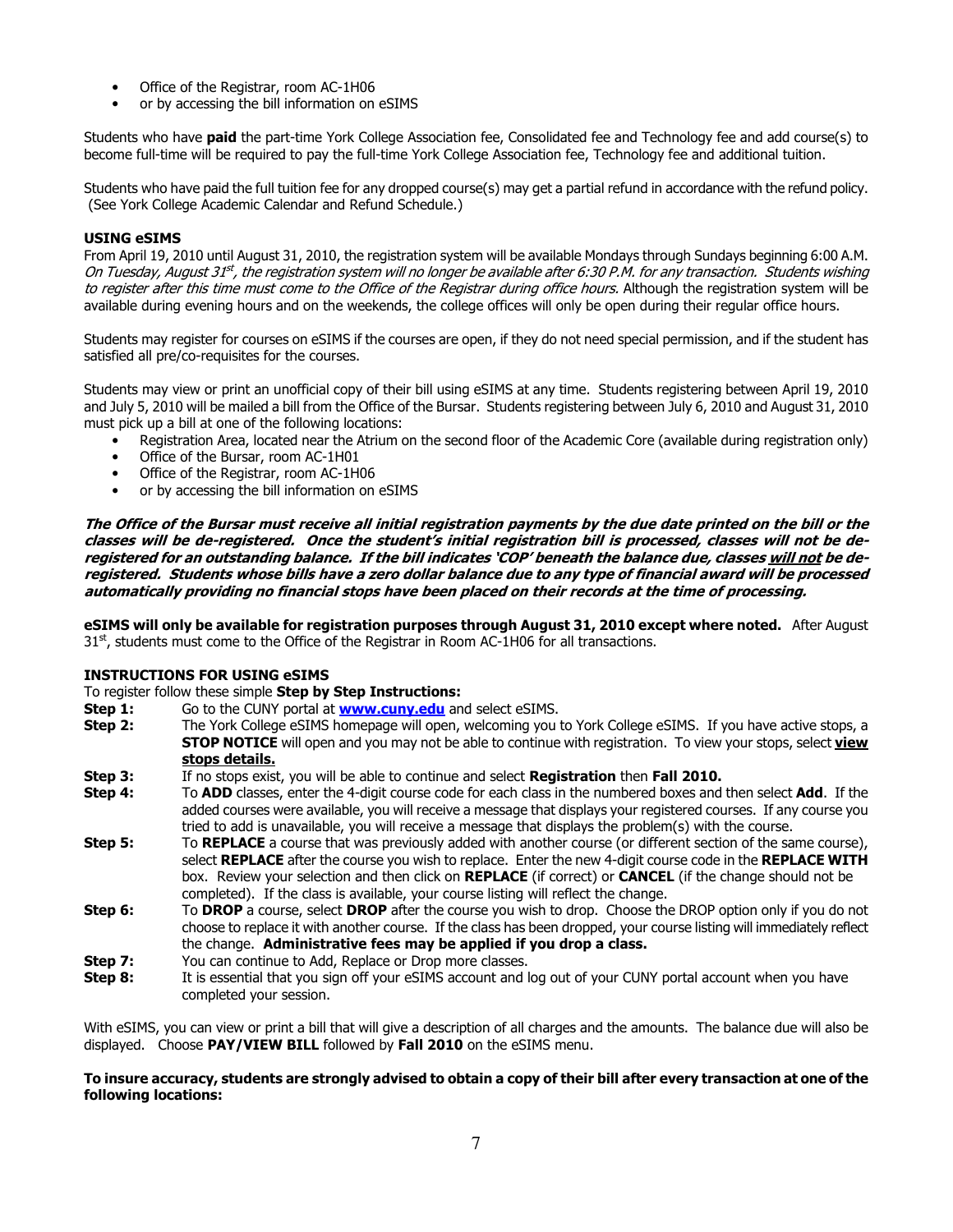- Registration Area, located near the Atrium on the second floor of the Academic Core (available during registration only)
- Office of the Bursar, room AC-1H01
- Office of the Registrar, room AC-1H06
- or by accessing the bill information on eSIMS

#### Check the bill to insure that all transactions were processed.

#### TUITION AND PAYMENT

#### DEFINITIONS

- 1. New York State Resident a resident student is one who is a United States citizen or a permanent immigrant and who has had his or her principal place of abode in the State of New York for a period of at least twelve consecutive months immediately preceding the first day of classes for the semester with respect to which the residency determination is made, and states his or her intention to permanently live and maintain his or her principal place of abode in New York State. Members of the armed services of the United States stationed in New York State, their spouses, and their dependent children, are considered residents of New York State
- 2. **Full-time** a student who is enrolled for 12 or more credits or the equivalent.
- 3. **Part-time** a student who is enrolled for fewer than 12 credits or the equivalent.

The tuition fees and definitions are listed below:

#### Undergraduate Matriculated

| Full-time<br>Part-time                | New York State<br><b>Residents</b><br>\$2300.00 per semester<br>\$195.00 per credit* | Non New York State<br>Residents and<br>Foreign Students<br>\$415.00 per credit*<br>\$415.00 per credit* |
|---------------------------------------|--------------------------------------------------------------------------------------|---------------------------------------------------------------------------------------------------------|
| <b>Undergraduate Non-matriculated</b> |                                                                                      |                                                                                                         |
| Graduate Matriculated                 | New York State<br>Residents<br>$$285.00$ per credit <sup>*</sup>                     | Non New York State<br>Residents and<br>Foreign Students<br>$$610.00$ per credit <sup>*</sup>            |
| Full-time<br>Part-time                | New York State<br>Residents<br>\$3680.00 per semester<br>\$310.00 per credit*        | Non New York State<br>Residents and<br>Foreign Students<br>\$575.00 per credit*<br>\$575.00 per credit* |
| <b>Maintenance of Matriculation</b>   | \$150.00 per semester                                                                | \$250.00 per semester                                                                                   |
|                                       |                                                                                      |                                                                                                         |

\*\* Senior citizen fee  $$65.00$  per semester or session plus Consolidated Services and Technology fees.

\* Hours in the compensatory, developmental and remedial courses are used instead of credits to determine fees and full-time/parttime status. See section entitled 'Compensatory and Developmental Courses.'

\*\*This fee may be offered only to a limited number of senior citizens due to budgetary constraints. Bona fide residents of New York State who are 60 years of age or older may enroll in undergraduate courses, on a space available basis, provided they do so on an audit basis. Senior citizens who audit undergraduate courses will not receive degree credit and grades of `AUD' will be assigned.

Senior citizens who wish to enroll for credit may opt to do so on the same basis as any other degree-credit student. They must pay the applicable tuition and fees. Applicants must apply to the Admissions Office, room AC-1B07.

#### ASSOCIATION, CONSOLIDATED, TECHNOLOGY & UNIVERSITY STUDENT GOVERNMENT FEES

| Full-Time | \$40.00 Association Fee plus |
|-----------|------------------------------|
|           | 15.00 Consolidated Fee plus  |
|           | 100.00 Technology Fee plus   |
|           | 85 University Covernmer      |

- .85 University Government Fee
- Total \$155.85/semester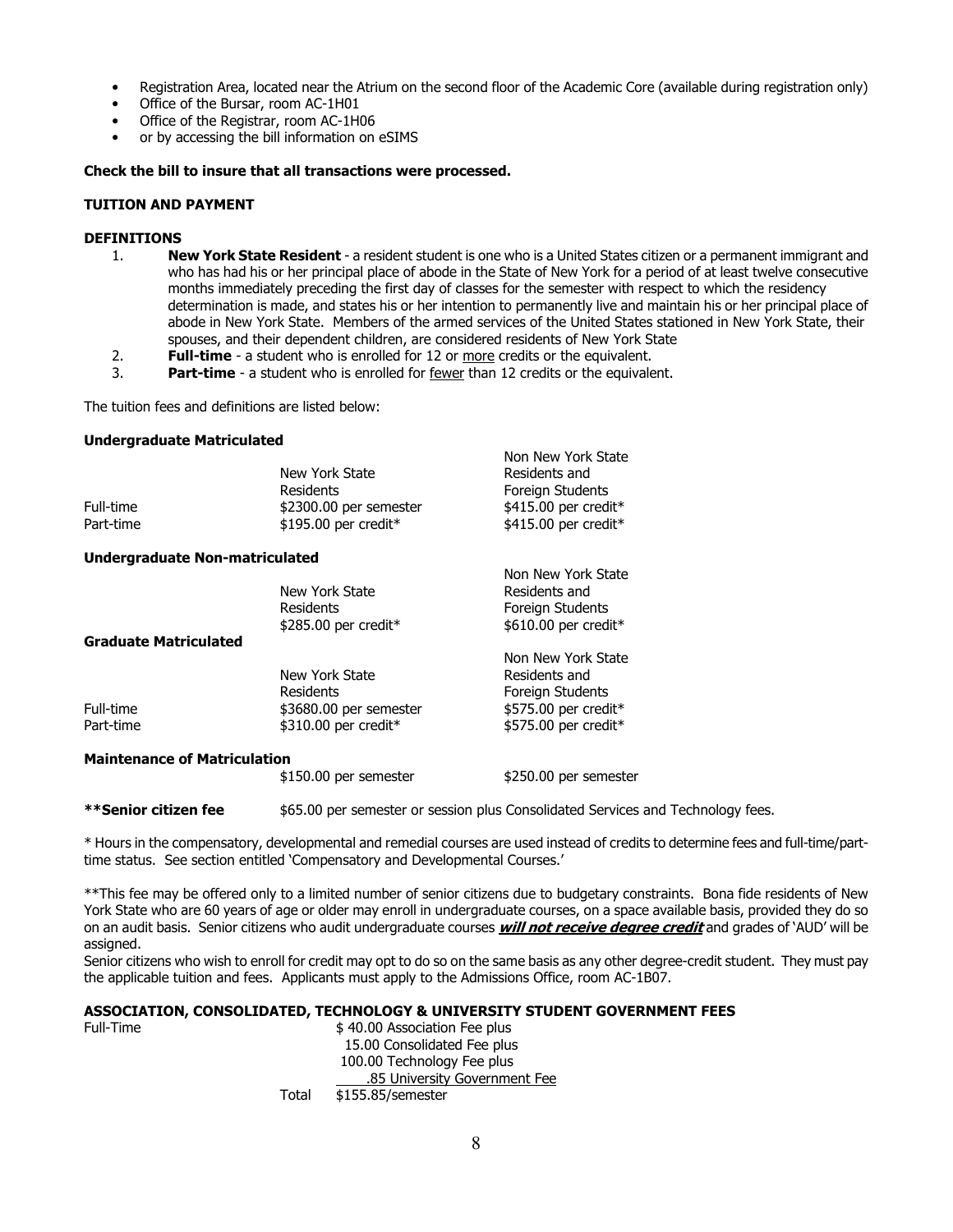| Part-Time | \$20.00 Association Fee plus |
|-----------|------------------------------|
|           | 15.00 Consolidated Fee plus  |
|           | 50.00 Technology Fee plus    |
|           | 85 University Government Fee |
| Total     | \$85.85/semester             |
|           |                              |

The Association, Consolidated, Technology and University Student Government Fees are not refundable. It is payable at the time of registration, even if your tuition is fully covered by some form of aid.

Important notice of possible changes: The City University of New York reserves the right, because of changing conditions, to make modifications of any nature in the academic programs and requirements of the University and its constituent colleges without advance notice. Tuition and fees set forth in this publication are similarly subject to change by action of the Board of Trustees of The City University of New York at any time. In the event of any increase in the tuition or fees, payments already made will be treated as a partial payment. Notification will be given of the additional amount due and the required date of payment. The University regrets any inconvenience this may cause.

## PAYMENT DUE DATES

| <b>Students registering between:</b> | <b>Lock Box deadline</b> | Due date for in-person payment: |
|--------------------------------------|--------------------------|---------------------------------|
| April 19, 2010 through June 29, 2010 | June 24, 2010            | 4:00 P.M. on June 29, 2010      |
| June 30, 2010 through July 28, 2010  | July 22, 2010            | 2:00 P.M. on July 28, 2010      |
| July 29, 2010 through August 4, 2010 | n/a                      | 4:00 P.M. on August 11, 2010    |
| August 11, 2010 – August 25, 2010    | n/a                      | 6:00 P.M. on August 25, 2010    |
| August 26, 2010 - August 31, 2010    | n/a                      | 6:00 P.M. on August 31, 2010    |

All initial registration payments must be either received by the Office of the Bursar or estimated financial aid awards must be applied to the students' records, by the due date printed on the bill, to avoid the deregistration of classes. Once the student's initial registration bill is processed, classes will not be deregistered for an outstanding balance. If the bill indicates 'COP' beneath the balance due, classes will not be de-registered. Registrations will be processed automatically for students with a zero dollar balance and no financial stops appearing on their records. Late registration begins on Thursday, August 26, 2010 and continues through Tuesday, August 31, 2010. Payment collected on August 26, 2010 or later is subject to a \$25.00 Late Registration Fee.

#### PAYMENT POLICIES

Registration is not complete until the Bursar's Office has received either payment in full from the student or estimated financial aid awards are applied to the student's record. If you have a zero balance, your registration is complete if no financial stops appear on the record.

- Credit card and eCheck payments, which electronically debit either your checking or savings account, are accepted only online. Master Card, American Express, Discover, checking and savings account payments are accepted by logging onto the CUNY portal at www.cuny.edu, and clicking the eSIMS link. Print and save the screen entitled 'Payment Results for Spring 2010' for your records. You will not receive a validated bursar's receipt. A non-refundable convenience fee will be charged to your credit card account when paying your tuition and fees with a credit card on eSIMS. Check payments are accepted at no cost to the student.
- Cash, checks, money orders, and certified checks are accepted at the Bursar's Office service window.
- Checks and money orders must be made payable to York College and have the current date. Postdated and third party checks will not be accepted. Students whose checks are returned by the bank will be subject to a \$15.00 reprocessing fee, and will be required to make all subsequent payments by cash or certified checks.
- Check and money order payments may be dropped into the Drop Box, located in the Public Safety & Security Department, Room AC-1M08. Payment receipts will be mailed. Do not deposit cash in the Drop Box.
- Checks, money orders, and the bottom portion of your registration invoice may be mailed directly to the lock box. The address is:

#### York College General Post Office P.O. Box 29830 New York, NY 10087-9830

Please refer to the deadline dates stated above. Payments received after the due date will not be processed. Incorrect payments will be returned and may delay your registration. Please allow ample time for your payment to reach the mailing address. Failure to comply with the deadline will result in the automatic de-registration of the student's courses. Your canceled check or money order will be your receipt. You will not receive a validated bursar's receipt.

• You may apply for an interest free tuition payment plan with TuitionPay, formerly know as Academic Management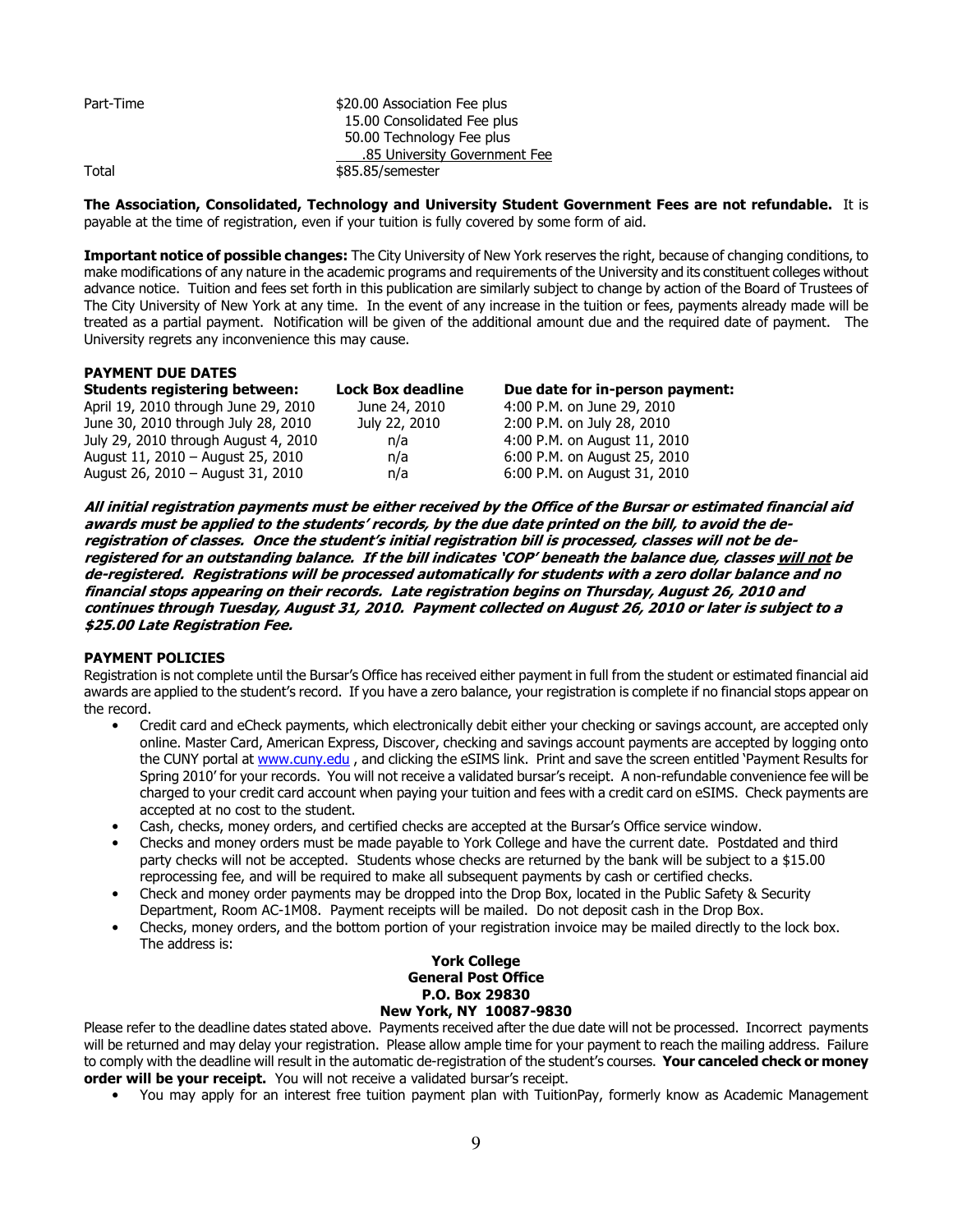Services (AMS). Applications and additional information are available by calling 1-866-268-CUNY or at www.TuitionPay.com/cuny

## SOURCE CODES

\$\$….Due from Student \$E….Business Office Deferral AM..Academic Management Services (AMS) AP…Aid for Part-time Study (APTS) B2….Vallone Scholarship CU…CUSTA EA…Estimated Financial Aid Award F1….PELL F2….SEOG F4….Summer PELL

## TUITION WAIVERS

PR….Paraprofessional TE….Tuition Exchange VV…Veteran's Award (NYS) 1P…..Subsidized Loan 2P…..Unsubsidized Loan 24…..TAP 28…..Employee Waiver 3P…..PLUS Loan 4P…..Perkins Loan 44…..SEEK Fees

Tuition waivers may be changed or abolished by the City University Trustees without notice, and at all times are subject to budgetary limitations that have been established for City University. In the event a student receives a tuition waiver and is subsequently notified that the waiver has been reduced or eliminated, the student shall have the option within seven days after being notified of the reduction or elimination, to pay the amount then due, to make a payment agreement which is acceptable to the college, or to withdraw without penalty by filing the necessary withdrawal forms.

#### DELINQUENT PAYMENT POLICY

If you do not make full payment on your tuition and fees and other college bills and your account is sent to a collection agency, you will be responsible for all collection costs, including agency fees, attorney fees and court costs, in addition to whatever amounts you owe the college.

In addition, non-payment or a default judgment against your account may be reported to a credit bureau and reflected in your credit report.

#### REFUNDS

#### THE ASSOCIATION, CONSOLIDATED, TECHNOLOGY AND UNIVERSITY STUDENT GOVERNMENT FEES ARE NOT REFUNDABLE.

Refunds will be issued only with an official program change according to the following schedule:

| Before the first day of classes $-$ August 25 <sup>th</sup> |                                          | 100%      |
|-------------------------------------------------------------|------------------------------------------|-----------|
| First week -                                                | August $26^{th}$ – September $1^{st}$    | 75%       |
| Second week -                                               | September $2^{nd}$ – September $8^{th}$  | 50%       |
| Third week -                                                | September $9^{th}$ – September $15^{th}$ | 25%       |
|                                                             | On and after September 16 <sup>th</sup>  | No Refund |

The date the student completes the transaction in the Office of the Registrar or by using eSIMS is the date that determines the amount of refund. If eSIMS is unavailable for any reason, it is the date that the student completes the transaction in the Office of the Registrar (during office hours) that determines the amount of refund. eSIMS will not be available for dropping courses after 6:30 P.M. on August 31, 2010. In order to drop courses, students must come to the Office of the Registrar in room AC-1H06 during office hours.

#### All fees are subject to change without notice by the Board of Trustees, regardless of the fee schedule at the time of registration.

#### CANCELED COURSES

In the event the college cancels a course, a student is entitled to a free program adjustment or a full (100%) refund of tuition and non-instructional fees (where applicable).

## FINANCIAL AID

Students should apply for financial aid using the Free Application for Federal Student Aid (FAFSA) as early as possible. For the 2010/2011 academic year priority is given to those who file their FAFSA by May 1, 2010. We recommend that students file online at www.fafsa.ed.gov and use the New York State link to complete the state application process. This is the fastest and easiest way to apply for aid. A computer lab is available in the Financial Aid Office AC-1M08 for students who wish to file online.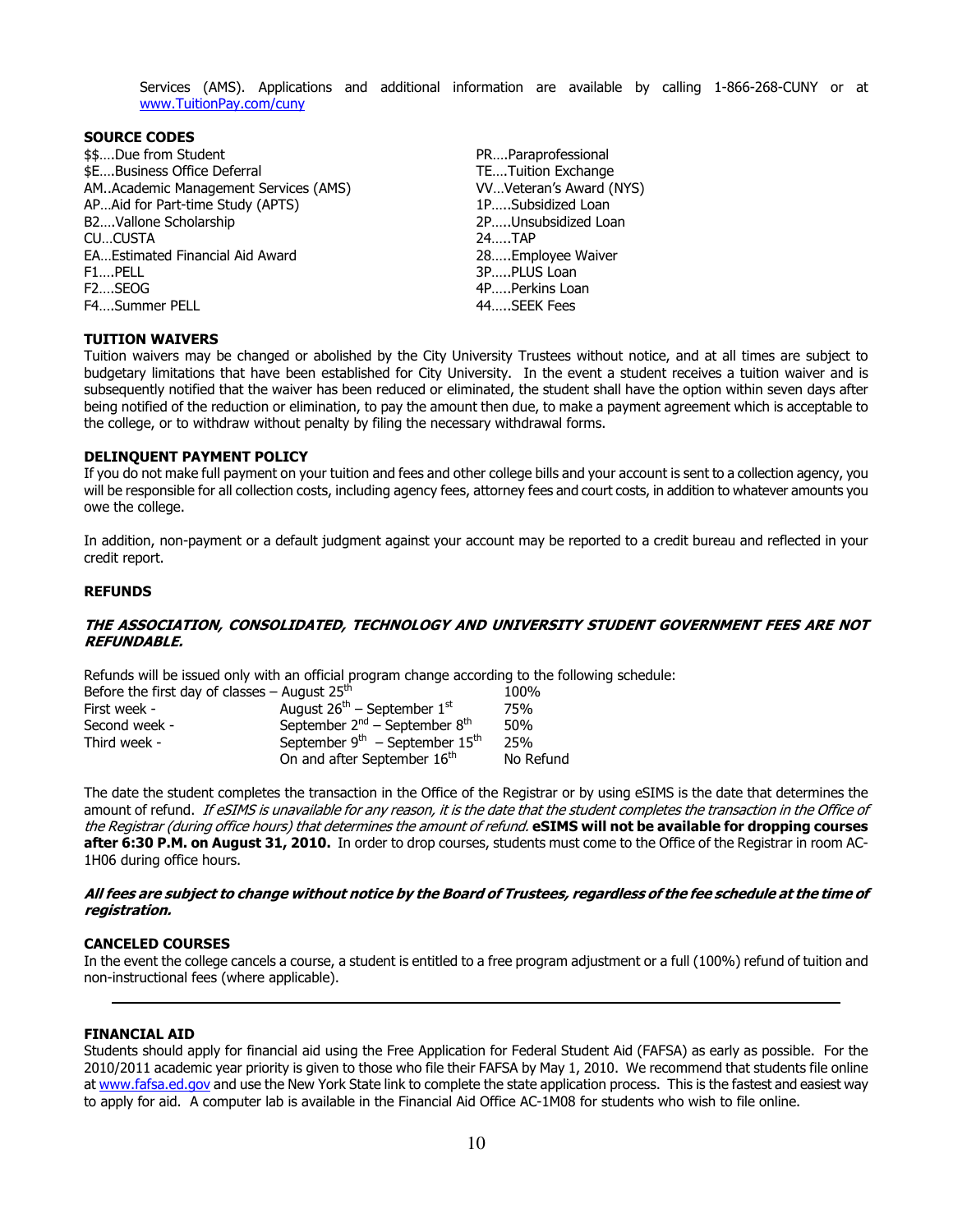Students must reapply for financial aid every year. Filing and completing the application process by the May  $1<sup>st</sup>$  priority deadline will allow students to register for classes early and have their financial aid awards applied to their bill.

TAP\* is a Tuition Assistance Program for full-time degree students. (Specific eligibility requirements are available in the Financial Aid Office.)

A full-time student is one who takes at least twelve credit hours that are creditable toward a declared major.

For first-term freshmen, at least three credit hours of the full-time enrollment must be college credit bearing coursework. For future semesters at least six credit hours of full-time enrollment must be college credit bearing work.

#### Compensatory, Developmental and Remedial Courses

For payment purposes, remedial courses may be counted toward full-time study requirements. Up to one half of a student's minimum course-load can consist of non-credit remedial courses (for example, six credits at a semester institution), except that during the first term of college-level study, the minimum full-time course-load of 12 semester hours can include up to nine hours of non-credit remedial hours. Credit-bearing courses need equal only one-fourth the minimum full-time study requirement (for example, three credits at a semester institution).

|            | <b>COMPENSATORY, DEVELOPMENTAL, AND REMEDIAL COURSES</b> |              |         |         |
|------------|----------------------------------------------------------|--------------|---------|---------|
|            |                                                          |              |         | Equated |
| Courses    |                                                          | <b>Hours</b> | Credits | Credits |
| <b>FSL</b> | 145                                                      | 6.0          | 2.0     | 6.0     |
|            | 150                                                      | 8.0          | 2.0     | 8.0     |
| Math       | 102                                                      | 3.0          | 1.0     | 3.0     |

#### High School Graduation Requirement

All recipients of NYS awards must have graduated from high school, have a GED or other equivalent of a high school certificate, or have received a passing score on a federally approved ability-to-benefit (ATB) test.

Students first receiving a NYS award in the 2007-08 academic year or after must have a U.S. high school diploma or recognized equivalent (i.e., GED or home school documentation). Students who do not have these credentials must attain a passing score on all three parts of the ACT COMPASS exam.

Beginning with the summer term of academic year 2008-09, students must take and pass the COMPASS exam within the institution's add/drop period or within 30 days of the first day of classes, whichever is earlier, to be eligible for a NYS award.

If a student fails to meet academic progress and program pursuit, TAP eligibility is lost. A one-time waiver may be granted by the Petition Committee. For undue hardship directly affecting the 2.0 requirement more than one waiver may be granted. Petitions to Waive Satisfactory Academic Progress Blocks and appeal procedures are available at www.york.cuny.edu.

APTS is a tuition assistance program for part-time degree students. (Specific eligibility requirements are available in the Financial Aid Office.)

Students must take at least six credit hours, but less than twelve, of which three must be non-remedial credits and are creditable toward a declared major..

Each APTS semester is counted as one-half of a TAP semester towards maximum eligibility.

If a student fails to meet academic progress and program pursuit toward a degree, APTS eligibility for a subsequent term is lost. A one-time waiver may be granted by the Petition Committee. For undue hardship directly affecting the 2.0 requirement, more than one waiver may be granted. Petitions for Waivers are mailed to students who do not meet requirements. Petition and appeal procedures are available at www.york.cuny.edu/finaid.

\*All state awards are subject to legislative changes.

#### Title IV Federal Programs (Pell, FWS, SEOG, Perkins, Stafford)

To determine if a student is eligible, the U.S. Department of Education uses a standard formula, established by Congress, to evaluate the information reported on the Free Application for Federal Student Aid (FAFSA). Based on the information given on the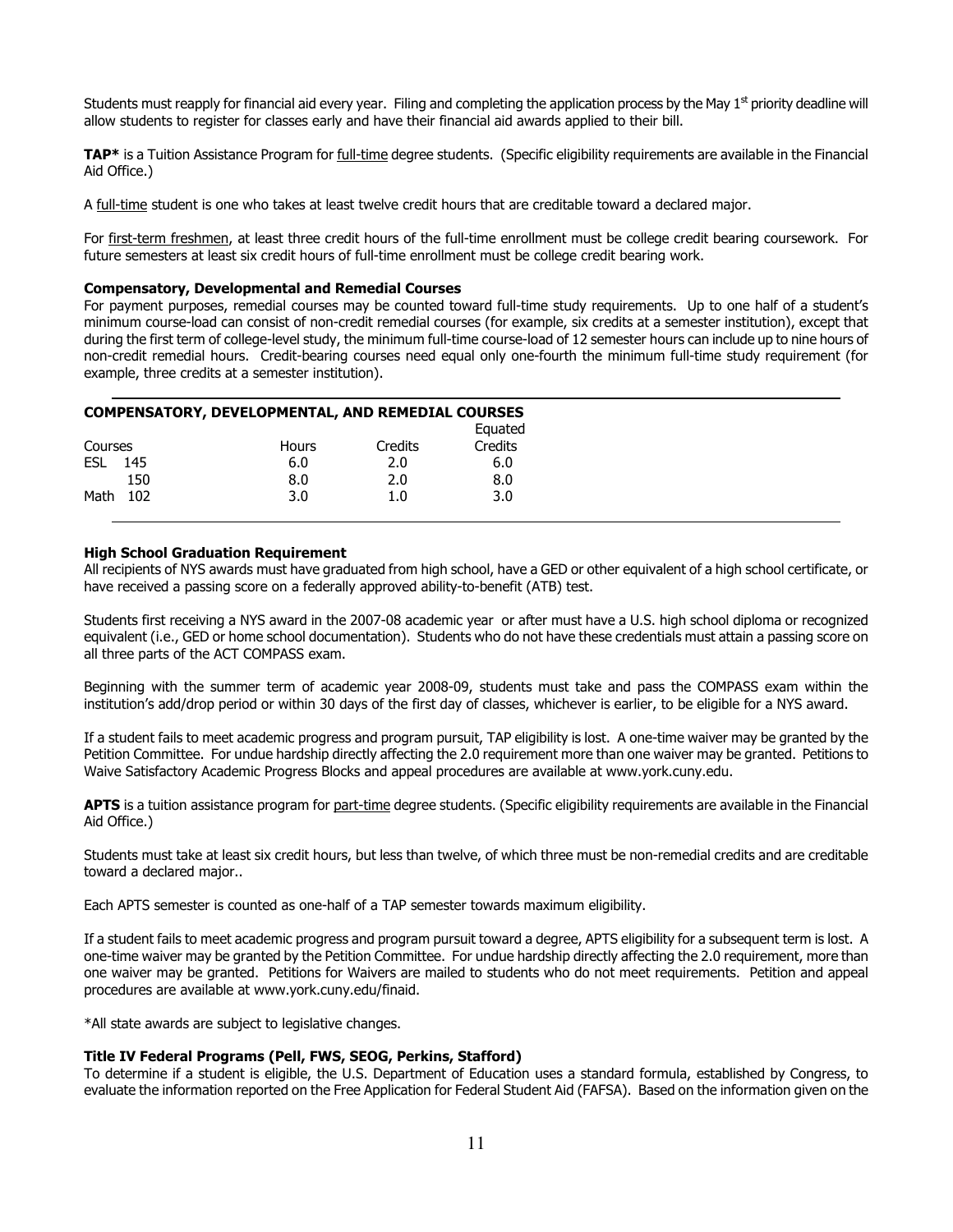FAFSA, the Expected Family Contribution (EFC) number will be used to determine eligibility for federal student aid. (Specific eligibility requirements are available in the Financial Aid Office.)

Federal Pell Grant awards will depend on the results of a student's FAFSA, full or part-time enrollment and whether the student attends school for a full academic year, or less.

Federal SEOG Grant is a program that helps exceptionally needy students. Awards depend on the level of student need and the availability of funds.

#### Rights and Responsibilities of Recipients:

Federal regulations require the College to establish standards of Satisfactory Academic Progress for purposes of the receipt of Title IV financial assistance. When appropriate, this policy may be applied to other aid programs administered by Student Financial Services. A student must maintain satisfactory academic progress in a course of study regardless of whether the student was a previous recipient of Title IV financial assistance. The factors required to measure satisfactory progress is qualitative and quantitative. The qualitative measure is the grade point average. The quantitative measure is the time-frame limitation and measure of courses completed to those attempted. (For further information refer to the York College Bulletin.)

Withdrawing from courses can reduce your financial aid eligibility for that semester. If you completely withdraw from school in any semester, your financial aid will be recalculated using a specific formula based on the percentage of attendance in the semester. Students should consult with Student Financial Services when considering withdrawing from a course(s).

## VETERANS

Students who are eligible for Veterans Benefits should consider the following when planning their class schedules:

| To qualify for:    | You must carry a program of: |
|--------------------|------------------------------|
| full-time benefits | at least 12 credits          |
| 3/4-time benefits  | at least 9 credits           |
| 2-time benefits    | at least 6 credits           |
| no benefit         | 5 credits or less            |

## PARKING

Applications for parking permits are available from the Public Safety Office (Academic Core Building, Room AC-1M02). Students, staff and faculty must apply in person and present the following at the Public Safety Office:

- Completed Parking Permit Application
- Proof of school registration (eSIMS printout or Bursar receipt)
- York College Identification Card (Validated)
- Valid Driver' License
- Car Registration (which must be in the student's name or in the family name)

The application will be checked and validated by the **Public Safety Office.** Applicants will pay the applicable parking fee at the **Office of the Bursar** and return to the Public Safety Office with their receipt to be issued the parking permit.

| <b>Type of Permit</b> | <b>Period</b><br><b>Valid</b>           | <b>Students</b> |
|-----------------------|-----------------------------------------|-----------------|
| <b>FALL</b>           | September 1, 2010 -<br>January 31, 2011 | \$65.00         |

Parking fees are not refundable.

Permits must be hung facing out on the rearview mirror. It is advisable that parking permits be removed before placing the vehicle in motion. Lost or stolen parking permits must be reported to the New York City Police department, and will not be replaced by the Office of Public Safety. A new permit must be purchased at full price.

When the College is open, the gates of the East Parking Lot is open from 5:30 am to 11:15 pm Monday through Friday; from 6:00 am to 10:00 pm on Saturday; and from 6:00 am to 8:00 pm on Sunday. (Allowances are made for special programs that run past the College's "regular" hours on weekends.)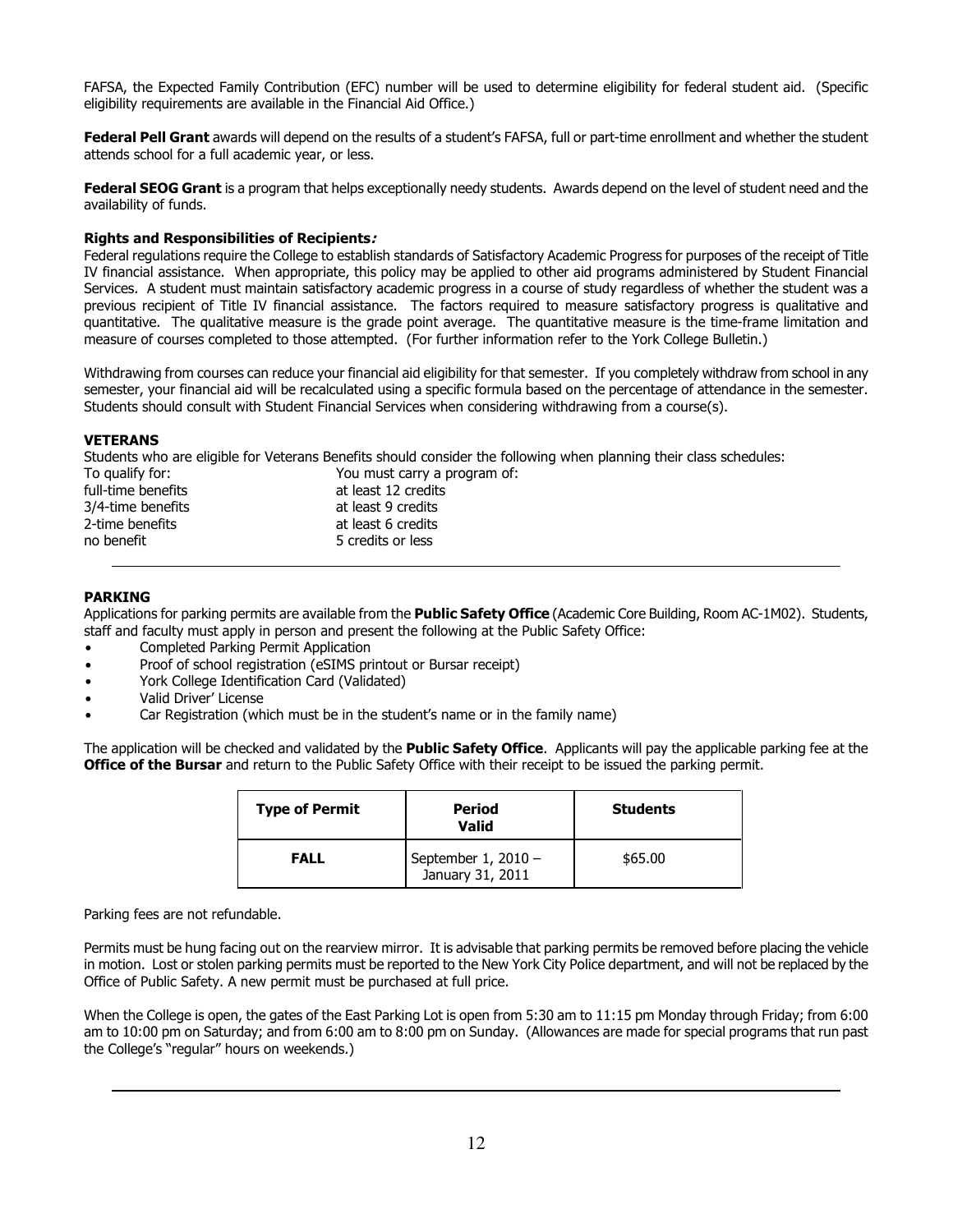## FILING FOR GRADUATION

The deadlines for filing an application for February 2011 graduation has passed. An application for graduation in May 2011 must be on file in the Office of the Registrar by September 15, 2010.

#### CUNY PROFICIENCY EXAMINATION (CPE)

Students are required to take the CPE when they complete their 45<sup>th</sup> credit. Students are granted three attempts to pass the CPE. An appeal process is in place for students who need to postpone a required sitting or to request a further administration to pass the exam. All CUNY students must pass the CUNY Proficiency Exam before graduating. The CPE is offered to all eligible students in March and October, with optional administrations in January and June.

The CPE consists of two parts: Task One, which asks students to write an essay comparing a long and a short reading, and Task Two, which asks students to compare data presented in one paragraph and two graphical representations (charts, tables, etc.). A student must receive passing grades on both tasks to pass the exam.

To help students prepare for the CPE, York College offers many support services. A booklet explaining the CPE and its scoring is available through the Testing Center, room AC-1G05. Workshops focusing on task one and tasks two are available through the Writing Center, room 1C18, in the weeks prior to a CPE administration. Students can also join live readings to help them study the long reading and prepare for the exam.

Our newest and most exciting developments in CPE preparation are online. Students can now register for the CPE using the Internet. All students registering for the CPE must complete an interactive tutorial that will familiarize them with the test format and direct them to specific resources. The online tutorial includes separate practice exams for Task One and Task Two that will allow students to see sample questions and write their own answers. Please visit York's CPE online tutorial for additional CPE practice materials at http://york.cuny.edu/testing/cpe-exam.

Students with any questions about the CPE should visit the Testing Office (AC-1G05), the Writing Center (AC-1C18) or the CPE Liaison (AC-3C11). York is committed to helping students to do their best on this important exam.

## CARDINAL CHECK\*

Cardinal Check is York College's new web-based academic advisement and degree audit system.

Cardinal Check generates an easy to read degree audit that takes the courses from a student's transcript and reorganizes them to fulfill requirements for a student's degree, major, minor, CPE and skills assessment as defined in the college bulletin.

At a glance **Cardinal Check** shows:

- All degree requirements for your major
- Courses already completed and courses still required
- Grades, transfer credits and Writing Intensive requirements applied to your transcript.
- CPE and Skills requirements
- GPA

Students and advisors should use Cardinal Check as a guide when planning a program toward completion of graduation requirements. The Cardinal Check audit is not an academic transcript nor is it an official notification of completion of degree or certificate requirements but an essential aid in determining those achievements. If graduation is anticipated within the next academic year, you must complete an Application for Diploma in the Office of the Registrar in Room AC-1H06. (See the Academic Calendar regarding deadlines for graduation applications.)

For any additional information regarding Cardinal Check please contact Gale Cunningham, Coordinator for DegreeWorks at extension 3753 or email CardinalCheck@york.cuny.edu.

#### \*[Cardinal Check is a customized version of DegreeWorks by SunGard Bi-Tech, Inc.]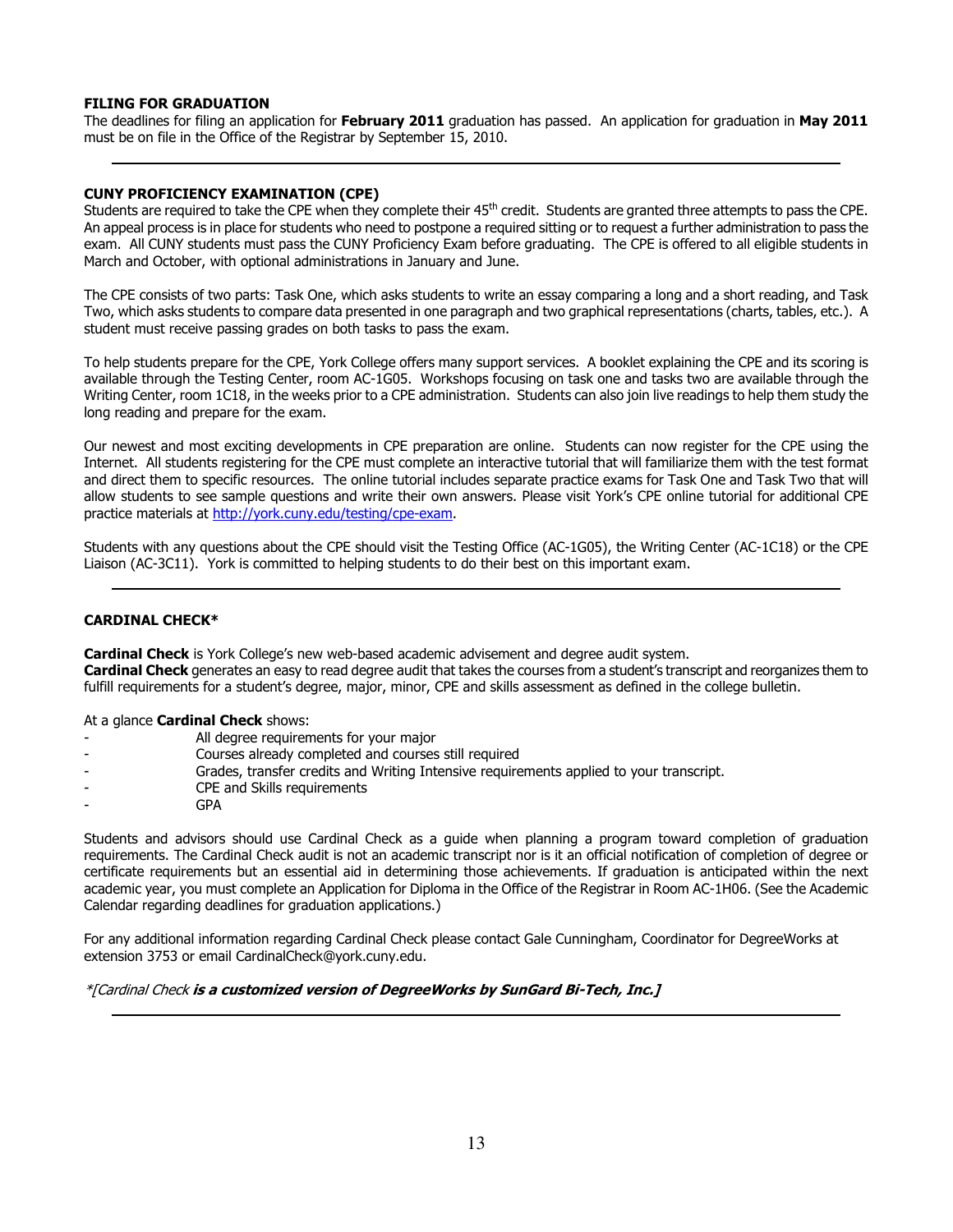## FINAL EXAMINATION SCHEDULE

Final examinations will take place according to the first section letter of your class on the chart below (unless otherwise specified). All finals will be held in your current classroom. Your instructor will announce any change in this schedule. Students who have conflicts or three examinations in one day should obtain a form from the Office of the Registrar to request a make-up examination.

## REFER TO THE BULLETIN FOR PROCEDURES REGARDING MISSED EXAMINATIONS OR INCOMPLETE GRADES

Students may view their grades on eSIMS by choosing the option for 'Transcript.'

|                           | Wed.<br>12/15 | Thurs.<br>12/16 | Fri.<br>12/17 | Sat.<br>12/18 | Sun.<br>12/19 | Mon.<br>12/20 | Tues.<br>12/21 |
|---------------------------|---------------|-----------------|---------------|---------------|---------------|---------------|----------------|
| $8:00$ AM -<br>10:00 AM   | B             | L               |               |               |               | A             |                |
| 10:15 AM<br>$-12:15$ PM   | D             |                 |               | Υ             | Z             | $\mathsf C$   | М              |
| 12:30 PM<br>$-2:30$ PM    | $\mathsf F$   |                 |               | YY            | ZZ            | E             |                |
| $2:45$ PM $-$<br>4:45 PM  | H or HGK      | <b>PQQ</b>      | <b>HHK</b>    | <b>YYY</b>    | <b>ZZZ</b>    | G or GGJ      | PQ or PQR      |
| $4:00$ PM $-$<br>6:00 PM  | GKJ or K      | Q or QQR        | <b>HKK</b>    |               |               | GJJ or J      | QRR or R       |
| $6:00$ PM $-$<br>8:00 PM  | $\vee$        | W               | X             |               |               | $\sf S$       | $\top$         |
| $8:15$ PM $-$<br>10:15 PM | VV            | <b>WW</b>       | XX            |               |               | SS            | <b>TT</b>      |

## WEB-BASED/HYBRID ONLINE COURSES

For the Fall 2010 semester, the college will be offering courses that are totally web-based or hybrid online courses (courses that meet in the classroom for part of the semester). In order to participate in these courses, students must have Internet access, computer competency, an email account and access to Blackboard.

The list of web-based and hybrid online courses changes from semester to semester. The following is a list of courses that are web-based or hybrid online for the Spring 2010 semester.  $W = Web-based$   $H = Hybrid online$ web-based or hybrid online for the Spring 2010 semester.  $W = Web-based$ 

| <b>COURSE</b> | <b>CODE</b> |   | <b>COURSE</b>     | <b>CODE</b> |   | <b>COURSE</b>       | <b>CODE</b> |   |
|---------------|-------------|---|-------------------|-------------|---|---------------------|-------------|---|
| AC 101 CF     | 0005        | н | ANTH 101 WEB2     | 0056        | W | <b>ENG 125 WEB1</b> | 1298        | W |
| AC 101 GJ     | 0001        | н | ANTH 101 WEB3     | 0057        | W | <b>ENG 125 WEB2</b> | 1299        | W |
| AC 101 GK     | 0002        | н | ANTH 101 WEB4     | 0058        | w | ESL 150 TWX         | 0450        | н |
| AC 101 PO1    | 0003        | н | ANTH 205 WEB      | 0060        | w | <b>MKT 341 S</b>    | 0662        | н |
| AC 101 V1     | 0004        | н | ANTH 220 T        | 1209        | н | <b>PSY 251 WEB</b>  | 0937        | W |
| AC 101 Y1     | 0006        | н | ANTH 243 WEB1     | 0070        | W | SCWK 300 OR         | 1259        | н |
| AC 230 CFFG   | 0007        | н | ANTH 243 WEB2     | 0071        | w | <b>SCWK 350 T</b>   | 1211        | н |
| AC 230 SSS    | 0008        | н | <b>ANTH 363 T</b> | 1208        | Н | SOC 220 T           | 1210        | н |
| ANTH 101 N    | 0051        | н | ANTH 406 WEB      | 1320        | w | <b>WRIT 303 S</b>   | 1175        | н |
| ANTH 101 WEB1 | 0055        | W | <b>BUS 349 Y</b>  | 0179        | н | <b>WRIT 303 T</b>   | 1180        | н |
|               |             |   |                   |             |   | WRIT 303 WEB        | 1181        | W |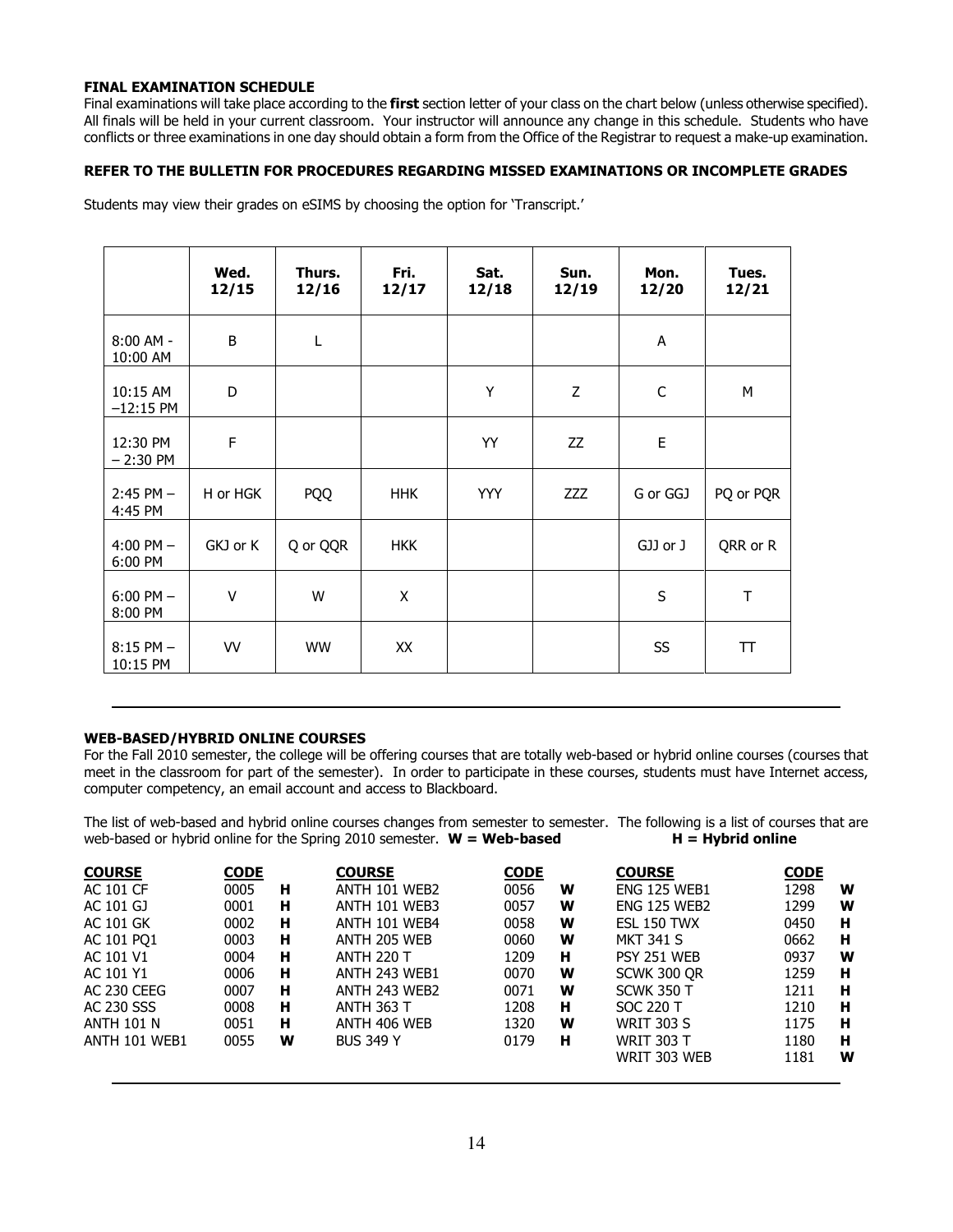## WRITING INTENSIVE COURSES

A Writing Intensive course is a subject-area course that incorporates guided formal writing assignments as a means to enhance learning, and in order to prepare student for the writing demands of their majors. Students must complete 3 Writing Intensive courses in order to graduate from York College:

- **\*** Two (2) in the lower division of the curriculum (at the 100- or 200-level)
- . Cone (1) in the upper division (at the 300-level or above) within the major discipline design.

Consult with a faculty advisor in your major field of study for help in selecting the Writing Intensive course(s) appropriate for your program of study.

Students who have transferred to York College and have completed their General Education requirements must complete one Writing Intensive course in the upper division (at the 300-level or above) within the major discipline design.

Writing Intensive courses will be designated on each student's transcript and are visible in Cardinal Check.

The list of Writing Intensive courses varies from semester to semester. The following list shows those courses for Fall 2010 that have been designated as Writing Intensive (WI) as of the date of this publication. Please consult eSims or the Writing Across the Curriculum Program website for other Writing Intensive courses offered in the Fall 2010.

| <b>COURSE</b>      | <b>CODE</b> | <b>COURSE</b>      | <b>CODE</b> | <b>COURSE</b>       | <b>CODE</b> |
|--------------------|-------------|--------------------|-------------|---------------------|-------------|
| AAS 341 PQR        | 1206        | GEOL 411 GJK       | 0528        | SOC 202 G           | 0813        |
| <b>BIO 120 CCD</b> | 0090        | <b>HE 331 W</b>    | 0563        | <b>SOC 202 ML</b>   | 0815        |
| BIO 343 CHGK       | 0131        | <b>HE 331 Y</b>    | 0562        | SOC 202 T           | 0817        |
| BUS 481 PQR        | 0182        | HPMT 351 EHGKJ     | 1239        | SOC 202 V           | 0819        |
| <b>BUS 481 T</b>   | 0183        | HSPA 401 DC        | 0601        | SOC 312 V           | 1028        |
| <b>BUS 481 YY</b>  | 0184        | <b>HIST 202 C</b>  | 0632        | SPCH 322 KKX        | 1289        |
| <b>CT 401 TBA</b>  | 0240        | <b>HIST 205 V</b>  | 0637        | <b>TA 110 PQQ</b>   | 1126        |
| CLDV 101 CD        | 0259        | <b>HIST 375 S</b>  | 0642        | <b>TA 311 MN</b>    | 1145        |
| CLDV 101 EF        | 0261        | HUM 250 QQR        | 0644        | <b>WLIT 201 GJJ</b> | 1150        |
| <b>CLDV 101 JK</b> | 0264        | IS 400 V           | 0821        |                     |             |
| CLDV 101 SV        | 0271        | JOUR 280 CAD       | 0653        |                     |             |
| CLDV 101 XXX       | 0274        | <b>JOUR 280 S</b>  | 0654        |                     |             |
| <b>CLDV 203 Q</b>  | 0281        | <b>JOUR 281 CF</b> | 1191        |                     |             |
| <b>CLDV 210 D</b>  | 1221        | <b>JOUR 281 T</b>  | 0656        |                     |             |
| <b>CLDV 210 E</b>  | 0282        | <b>JOUR 383 PQ</b> | 0657        |                     |             |
| <b>CLDV 210 F</b>  | 1220        | <b>MKT 483 T</b>   | 0668        |                     |             |
| <b>CLDV 210 G</b>  | 0283        | <b>MATH 479 G</b>  | 0737        |                     |             |
| CLDV 210 ML        | 0284        | <b>MUS 101 CCD</b> | 0739        |                     |             |
| <b>CLDV 210 RQ</b> | 0285        | <b>MUS 101 EFF</b> | 0740        |                     |             |
| <b>CLDV 210 S</b>  | 0286        | MUS 101 GHH        | 0741        |                     |             |
| <b>CLDV 210 T</b>  | 0287        | <b>PHIL 103 A</b>  | 0801        |                     |             |
| <b>CLDV 210 V</b>  | 0288        | <b>PHIL 103 PQ</b> | 0806        |                     |             |
| <b>CLDV 210 W</b>  | 0289        | <b>PHIL 103 Y</b>  | 0810        |                     |             |
| <b>CLDV 210 X</b>  | 0290        | <b>PHIL 202 G</b>  | 0812        |                     |             |
| CLDV 210 YY        | 0291        | PHIL 202 ML        | 0814        |                     |             |
| CLDV 210 ZZZ       | 0292        | <b>PHIL 202 T</b>  | 0816        |                     |             |
| EDUC 312 TTT       | 1187        | <b>PHIL 202 V</b>  | 0818        |                     |             |
| <b>ENG 270 LM</b>  | 0421        | <b>PHIL 219 V</b>  | 0820        |                     |             |
| <b>ENG 270 X</b>   | 0422        | PHYS 383 PQQ       | 1304        |                     |             |
| ENG 286 EGH        | 0423        | <b>PSY 330 EF</b>  | 0956        |                     |             |
| <b>ENG 286 S</b>   | 0424        | PSY 330 HKK        | 0957        |                     |             |
| <b>ENG 373 MN</b>  | 0437        | <b>PSY 330 M</b>   | 0958        |                     |             |
| <b>ENG 373 S</b>   | 0435        | <b>PSY 330 T</b>   | 0959        |                     |             |
| <b>ENG 373 W</b>   | 0436        | <b>PSY 330 TT</b>  | 0960        |                     |             |
| <b>ENG 410 PQQ</b> | 0443        | SCWK 400 FEH       | 0998        |                     |             |
| <b>ENG 410 V</b>   | 0444        | <b>SCWK 400 S</b>  | 0999        |                     |             |
| FA 104 PQQ         | 0453        | <b>SOC 201 QRR</b> | 1021        |                     |             |
| FA 104 T           | 0452        | SOC 201 V          | 1022        |                     |             |
|                    |             |                    |             |                     |             |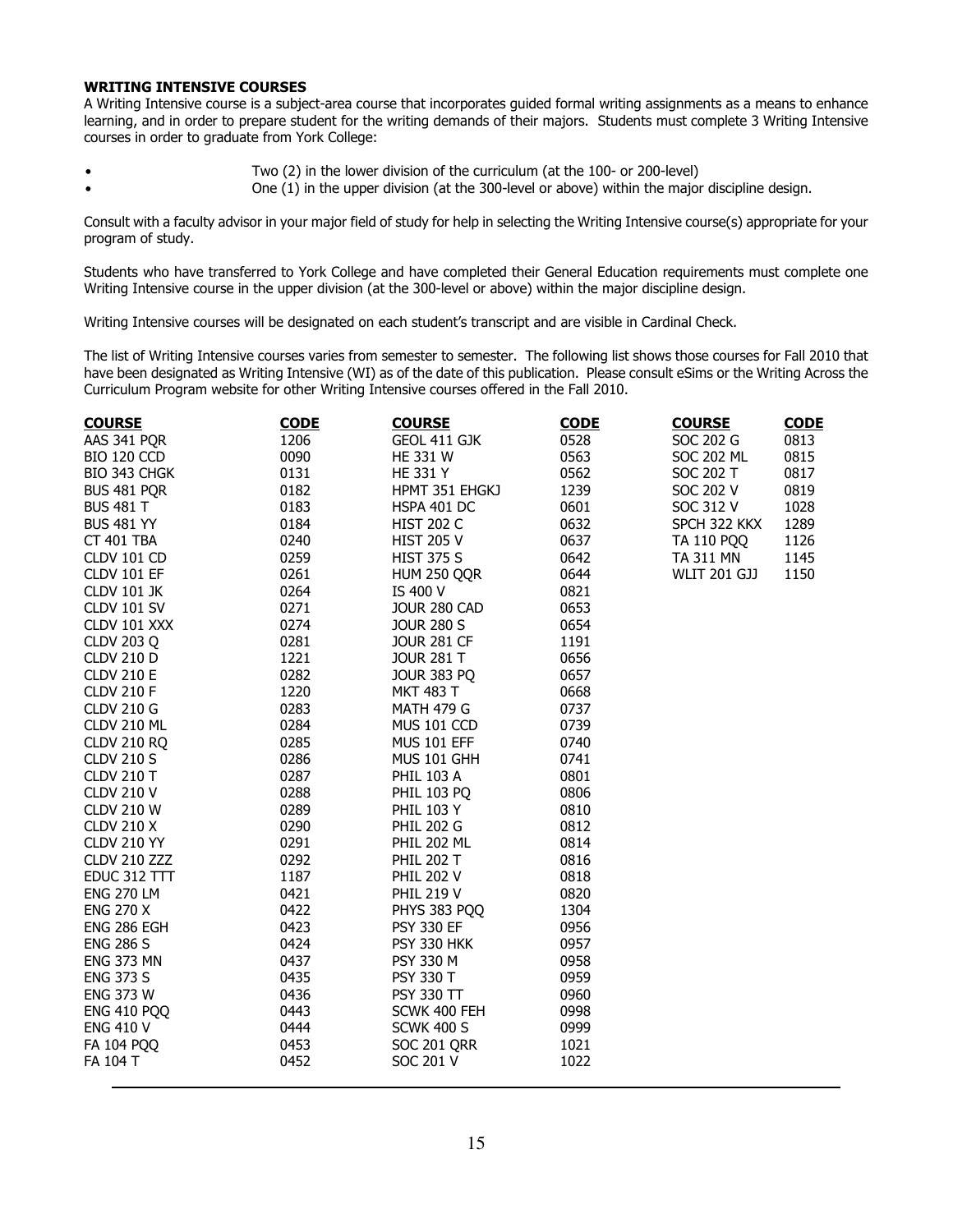## WEEKEND COURSES

HE 342 YY 0566<br>HE 481 Y 1238

HE 481 Y

The following list of courses is offered on Friday evenings, Saturdays or Sundays. For exact days and times for the courses, please refer to the schedule.

X, XX, XXX = Friday night Y, YY, YYY = Saturday  $Z$ , ZZ = Sunday

| <b>COURSE</b>       | <b>CODE</b>  | <b>COURSE</b>       | <u>CODE</u> |
|---------------------|--------------|---------------------|-------------|
| AAS 101 YY          | 0044         | <b>HPGC 101 Y</b>   | 0585        |
| AC 101 Y1           | 0006         | <b>HIST 108 YY</b>  | 0626        |
| <b>ACC 101 Y</b>    | 0015         | <b>HIST 202 YY</b>  | 0634        |
| <b>ACC 101 ZZ</b>   | 0016         | <b>HIST 204 X</b>   | 0636        |
| <b>ACC 102 Y</b>    | 0019         | <b>MATH 111 YY</b>  | 0682        |
| <b>ACC 202 YY</b>   | 0024         | <b>MATH 111 Z</b>   | 0686        |
| <b>ACC 335 Y</b>    | 0032         | <b>MATH 115 Y</b>   | 0696        |
| <b>ACC 345 Y</b>    | 0034         | <b>MATH 115 YY</b>  | 0697        |
| <b>ACC 350 Y</b>    | 1202         | <b>MATH 115 ZZ</b>  | 0701        |
| <b>ACC 351 Y</b>    | 0038         | <b>PHIL 103 Y</b>   | 0810        |
| <b>BIO 110 Y</b>    | 0089         | <b>PE 150C Y</b>    | 0834        |
| <b>BUS 201 Y</b>    | 0144         | <b>PE 150C YY</b>   | 0835        |
| <b>BUS 283 Y</b>    | 0153         | PE 178 Y            | 0848        |
| <b>BUS 301 YY</b>   | 0156         | PE 179 Y            | 0850        |
| <b>BUS 301 Z</b>    | 0160         | PE 182 Y            | 0857        |
| <b>BUS 311 ZZ</b>   | 0165         | PE 279 Y            | 0849        |
| <b>BUS 312 YY</b>   | 0166         | PE 282 Y            | 0858        |
| <b>BUS 321 YYY</b>  | 0171         | <b>PHYS 151 Y</b>   | 0888        |
| <b>BUS 348 Y</b>    | 0178         | PHYS 151L YYY       | 0892        |
| <b>BUS 349 Y</b>    | 0179         | POL 305 YY          | 0912        |
| <b>BUS 481 YY</b>   | 0184         | <b>PSY 102 Y</b>    | 0925        |
|                     |              |                     | 0926        |
| <b>CHEM 101 Y</b>   | 0199<br>0195 | <b>PSY 102 ZZ</b>   | 0931        |
| CHEM 101L YYY       | 0207         | <b>PSY 215 YY</b>   | 0955        |
| <b>CHEM 102 Y</b>   |              | <b>PSY 326 Y</b>    |             |
| CHEM 102 L YYY      | 0205         | <b>PSY 330 YY</b>   | 0960        |
| <b>CHEM 105 YY</b>  | 1311         | <b>SCWK 101 ZZ</b>  | 0986        |
| CHEM 105L Y         | 1312         | <b>SOC 101 Y</b>    | 1020        |
| <b>CS 172 Y</b>     | 0245         | SOC 289 X           | 1027        |
| <b>COOP 101 X</b>   | 0254         | SOC 366 YY          | 1031        |
| CLDV 101 XXX        | 0274         | SPAN 101 XXX        | 1046        |
| <b>CLDV 101 Y</b>   | 0275         | <b>SPAN 101 Y</b>   | 1047        |
| CLDV 101 YY         | 0276         | SPAN 101 YY         | 1048        |
| <b>CLDV 210 X</b>   | 0290         | SPAN 102 XXX        | 1058        |
| CLDV 210 YY         | 0291         | <b>SPAN 102 Y</b>   | 1059        |
| <b>CLDV 210 ZZZ</b> | 0292         | <b>SPAN 102 YY</b>  | 1060        |
| <b>ECON 102 X</b>   | 0297         | SPCH 101C Y         | 1093        |
| ECON 102 YY         | 0298         | SPCH 101CZ          | 1094        |
| <b>ECON 102 ZZ</b>  | 0299         | SPCH 101L X         | 1092        |
| <b>ECON 103 Y</b>   | 0302         | <b>WRIT 303 Y</b>   | 1169        |
| <b>ECON 220 Y</b>   | 0307         | <b>WRIT 303 YY1</b> | 1170        |
| <b>ECON 220 Z</b>   | 0308         | <b>WRIT 303 YY2</b> | 1171        |
| ECON 311 YY         | 0310         | <b>WRIT 303 ZZ</b>  | 1172        |
| <b>ENG 200 X</b>    | 0417         |                     |             |
| <b>ENG 200 X2</b>   | 0418         |                     |             |
| <b>FA 264 YYY</b>   | 0465         |                     |             |
| FA 381 YY           | 0476         |                     |             |
| <b>FREN 101 Y</b>   | 0498         |                     |             |
| <b>GEOL 110 Y</b>   | 0512         |                     |             |
| HE 200 Z            | 0538         |                     |             |
| HE 200 Z2           | 0539         |                     |             |
| <b>HE 314 YY</b>    | 0556         |                     |             |
| <b>HE 331 Y</b>     | 0562         |                     |             |
| <b>HE 342 YY</b>    | 0566         |                     |             |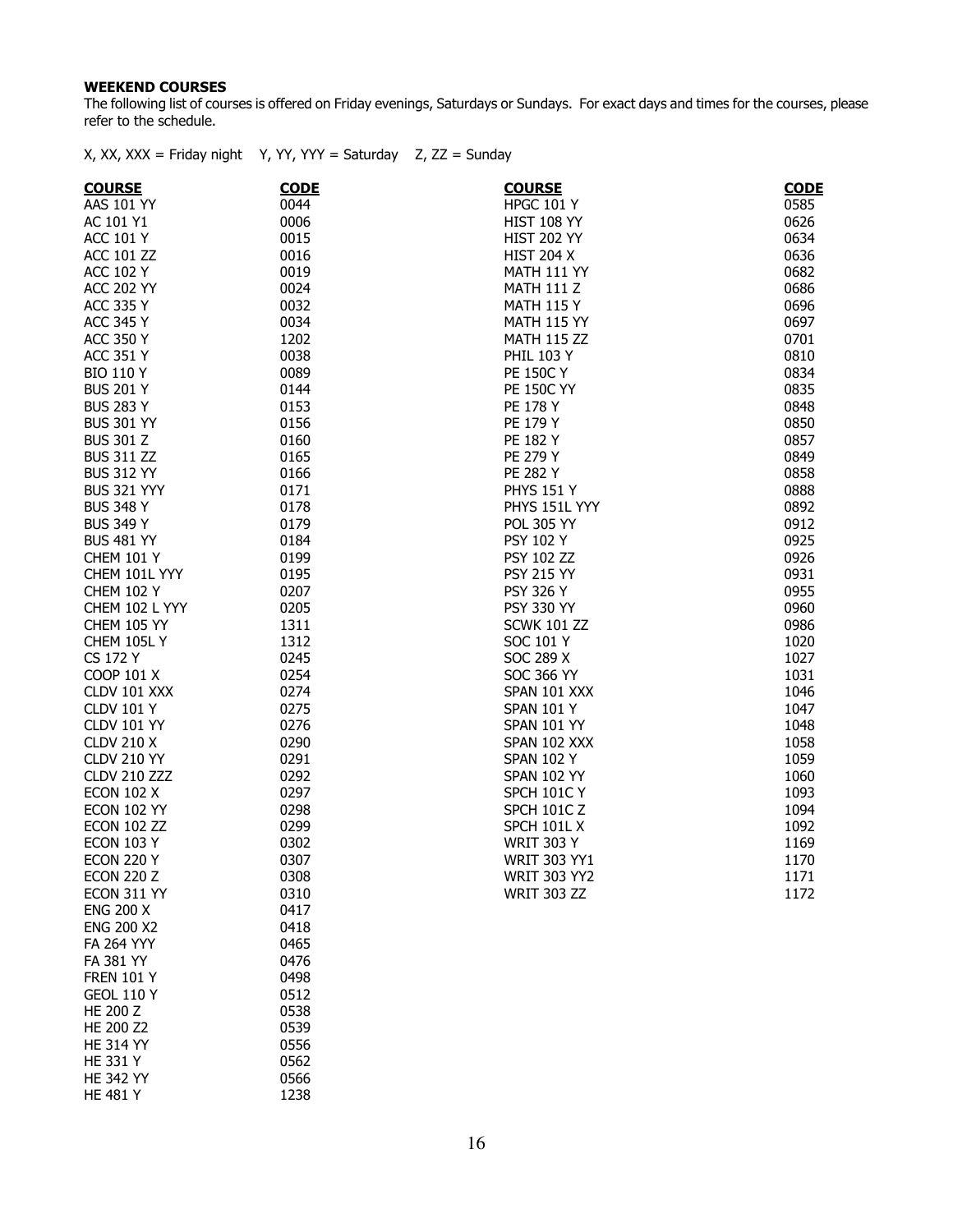## CUNY POLICY ON ACADEMIC INTEGRITY

Academic Dishonesty is prohibited in The City University of New York and is punishable by penalties, including failing grades, suspension, and expulsion, as provided herein.

#### Definitions and Examples of Academic Dishonesty

Cheating is the unauthorized us or attempted use of material, information, notes, study aids, devices or communication during an academic exercise.

The following are some examples of cheating, but by no means is it an exhaustive list:

- Copying from another student during an examination or allowing another to copy your work.
- Unauthorized collaboration on a take home assignment or examination.
- Using notes during a closed book examination.
- Taking an examination for another student, or asking or allowing another student to take an examination for you.
- Changing a graded exam and returning it for more credit.
- Submitting substantial portions of the same paper to more than one course without consulting with each instructor.
- Preparing answers or writing notes in a blue book (exam booklet) before an examination.
- Allowing others to research and write assigned papers or do assigned projects, including use of commercial term paper services.
- Giving assistance to acts of academic misconduct/dishonesty.
- Fabricating data (all or in part).
- Submitting someone else's work as your own.
- Unauthorized use during an examination of any electronic devices such as cell phones, palm pilots, computers or other technologies to retrieve or send information.

Plagiarism is the act of presenting another person's ideas, research or writings as your own. The following are some examples of plagiarism, but by no means is it an exhaustive list:

- Copying another person's actual words without the use of quotation marks and footnotes attributing the words to their course.
- Presenting another person's ideas or theories in your own words without acknowledging the source.
- Using information that is not common knowledge without acknowledging the source.
- Failing to acknowledge collaborators on homework and laboratory assignments.

Internet plagiarism includes submitting downloaded term papers or parts of term papers, paraphrasing or copying information from the internet without citing the source, and "cutting & pasting" from various sources without proper attribution.

Obtaining Unfair Advantage is any activity that intentionally or unintentionally gives a student an unfair advantage in his/her academic work over another student.

The following are some examples of obtaining an unfair advantage, but by no means it is an exhaustive list:

- Stealing, reproducing, circulating or otherwise gaining advance access to examination materials.
- Depriving other students of access to library materials by stealing, destroying, defacing, or concealing them.
- Retaining, using or circulating examination materials which clearly indicate that they should be returned at the end of the exam.
- Intentionally obstructing or interfering with another student's work.

## Falsification of Records and Official Documents

The following are some examples of falsification, but by no means is it an exhaustive list:

- Forging signatures of authorization.
- Falsifying information on an official academic record.
- Falsifying information on an official document such as a grade report, letter of permissions, drop/add form, ID card or other college document.

Adapted with permission from *Baruch College: A Faculty Guide to Student Academic Integrity*. The Baruch College document includes excerpts from University of California's web page entitled "The Academic Dishonesty Question: A Guide to an Answer through Education, Prevention, Adjudication and Obligation" by Prof. Harry Nelson.